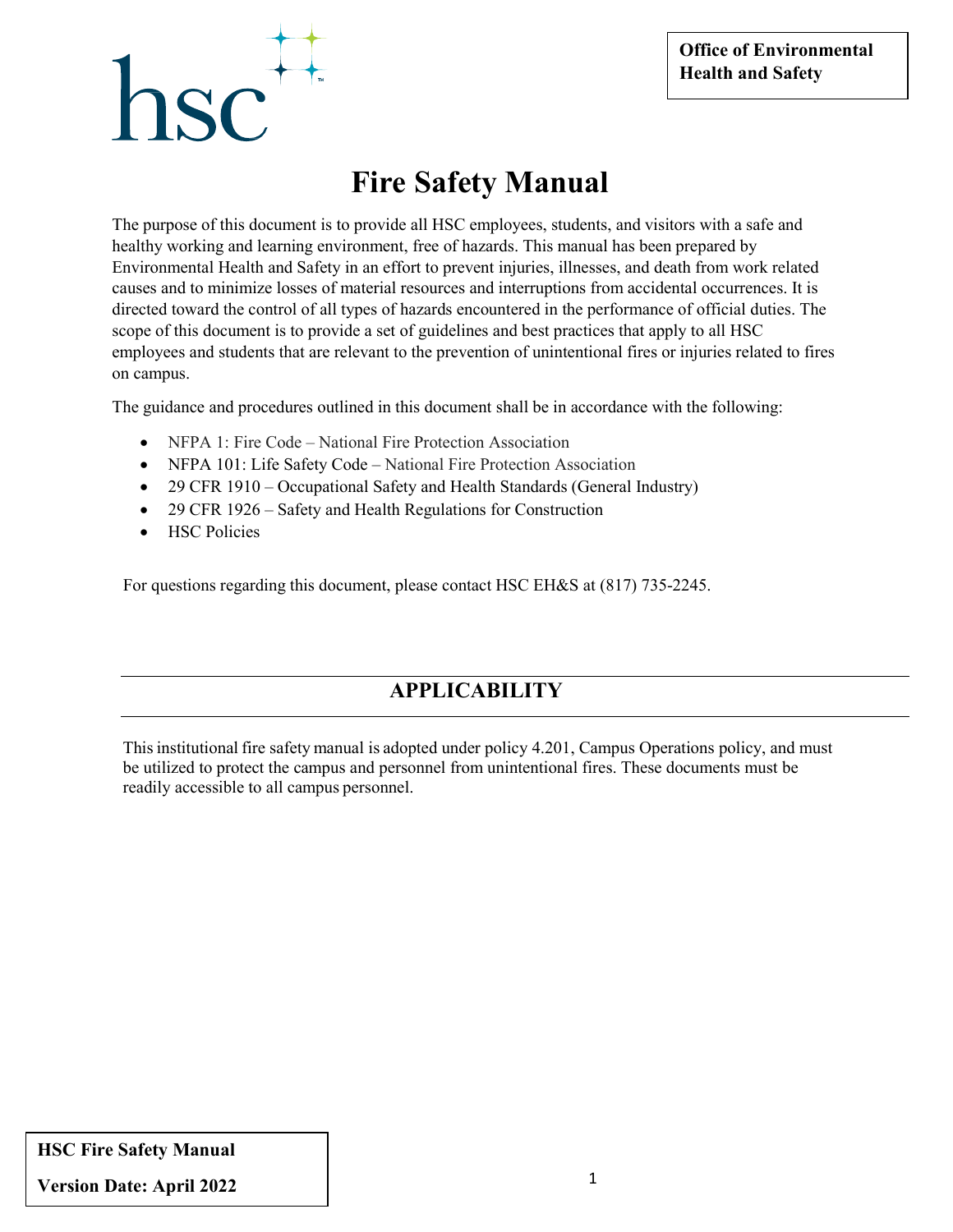

 **Environmental Health and Safety**

#### **APPROVAL AND IMPLEMENTATION**

This Fire Safety Manual is hereby approved for the University of North Texas Health Science Center. This plan shall apply to all HSC personnel participating in all scientific and medical research activities at HSC facilities or sanctioned activities. The details of this plan are the institutional policies directing fire safety. This plan is effective immediately and supersedes all previous editions.

Approved:  $\left| \begin{array}{c} \text{(ln)} \\ \text{(ln)} \end{array} \right|$   $\frac{1}{2}$ 

**Chris Erickson, MBA, CHMM Director, Environmental Health & Safety** UNT Health Science Center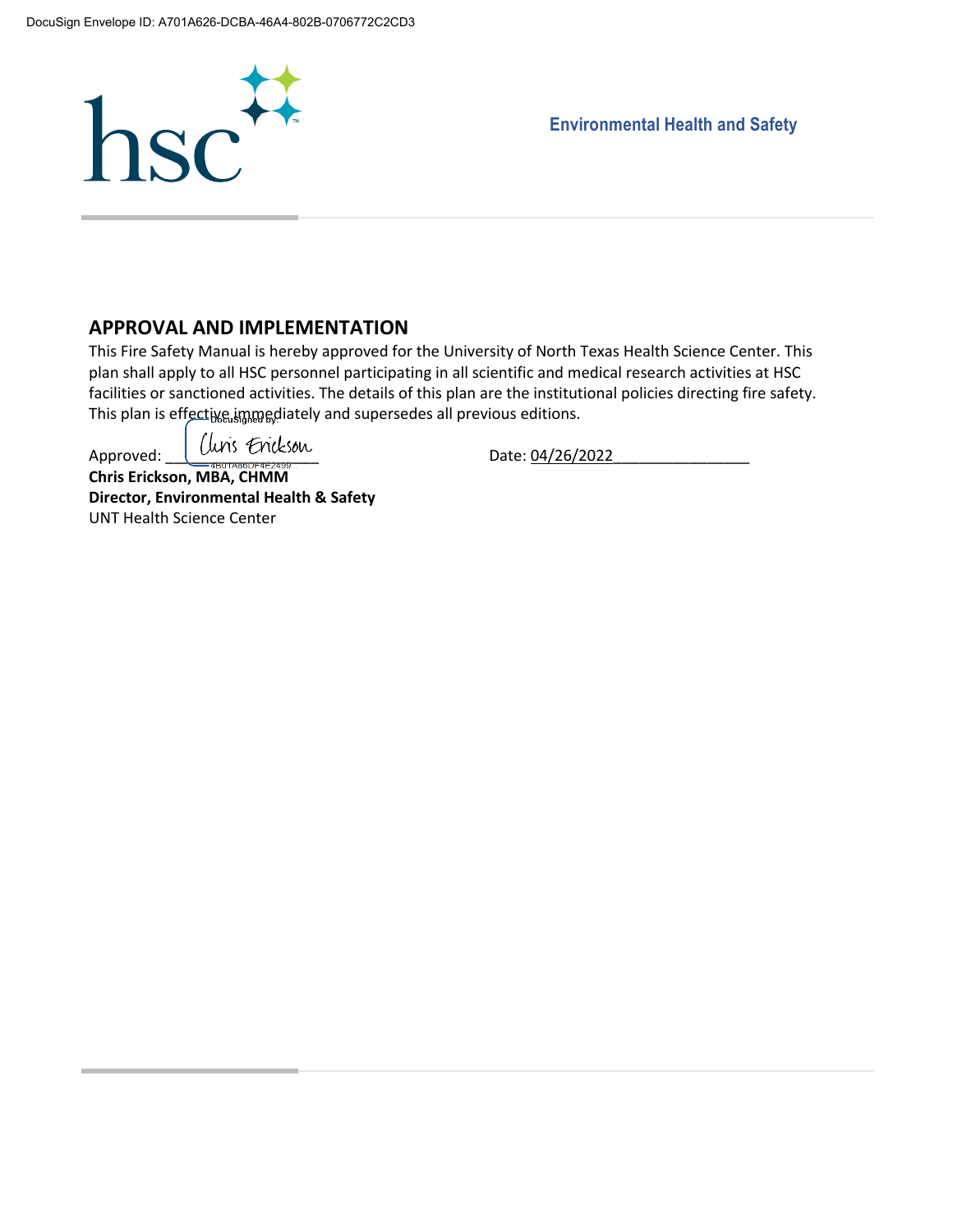

#### **RECORD OF CHANGES**

| Change # | Date of Change | <b>Change Entered By</b> | <b>Description</b> |
|----------|----------------|--------------------------|--------------------|
|          |                |                          |                    |
|          |                |                          |                    |
|          |                |                          |                    |
|          |                |                          |                    |
|          |                |                          |                    |
|          |                |                          |                    |
|          |                |                          |                    |

**HSC Fire Safety Manual**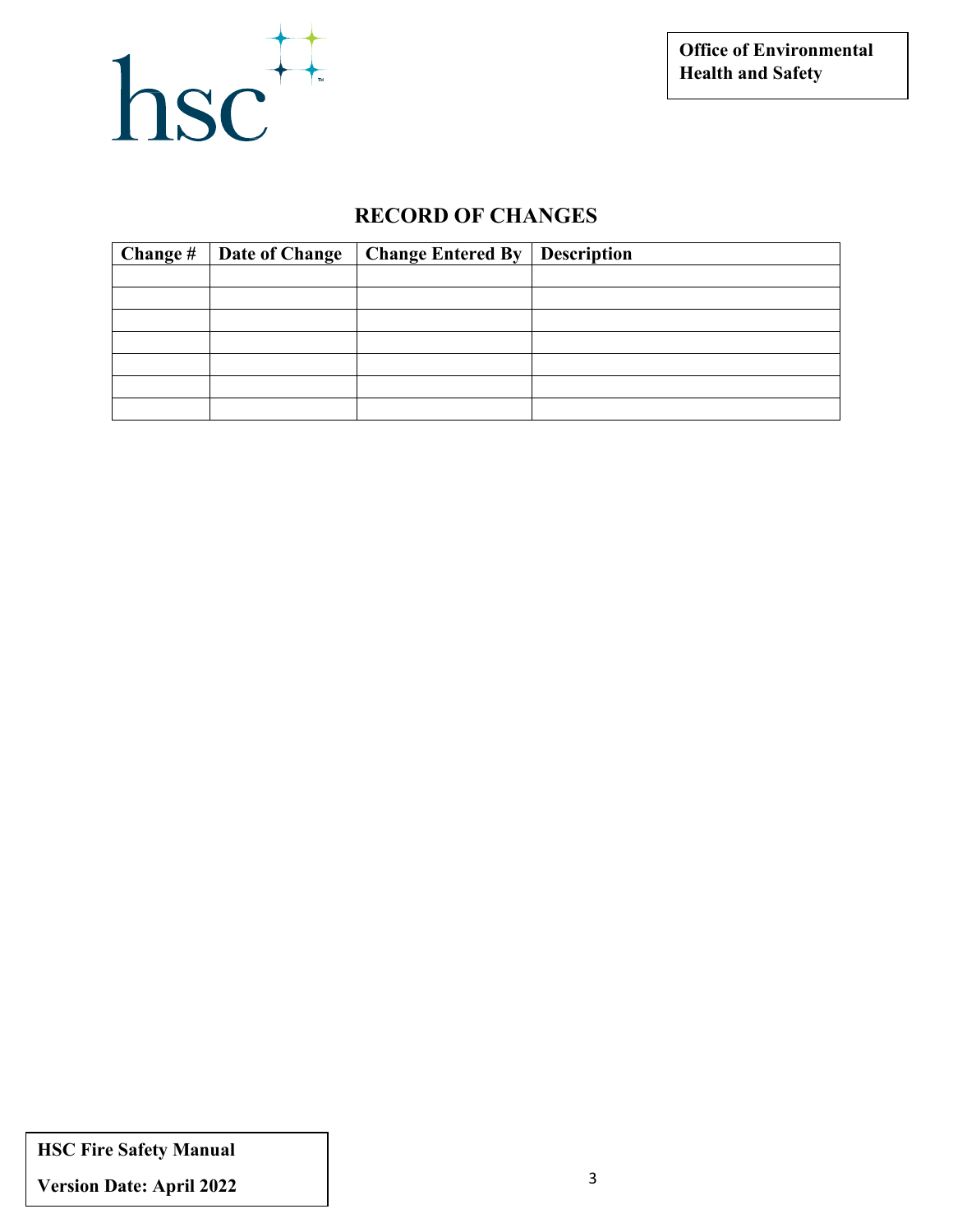

#### **Table of Contents**

**HSC Fire Safety Manual**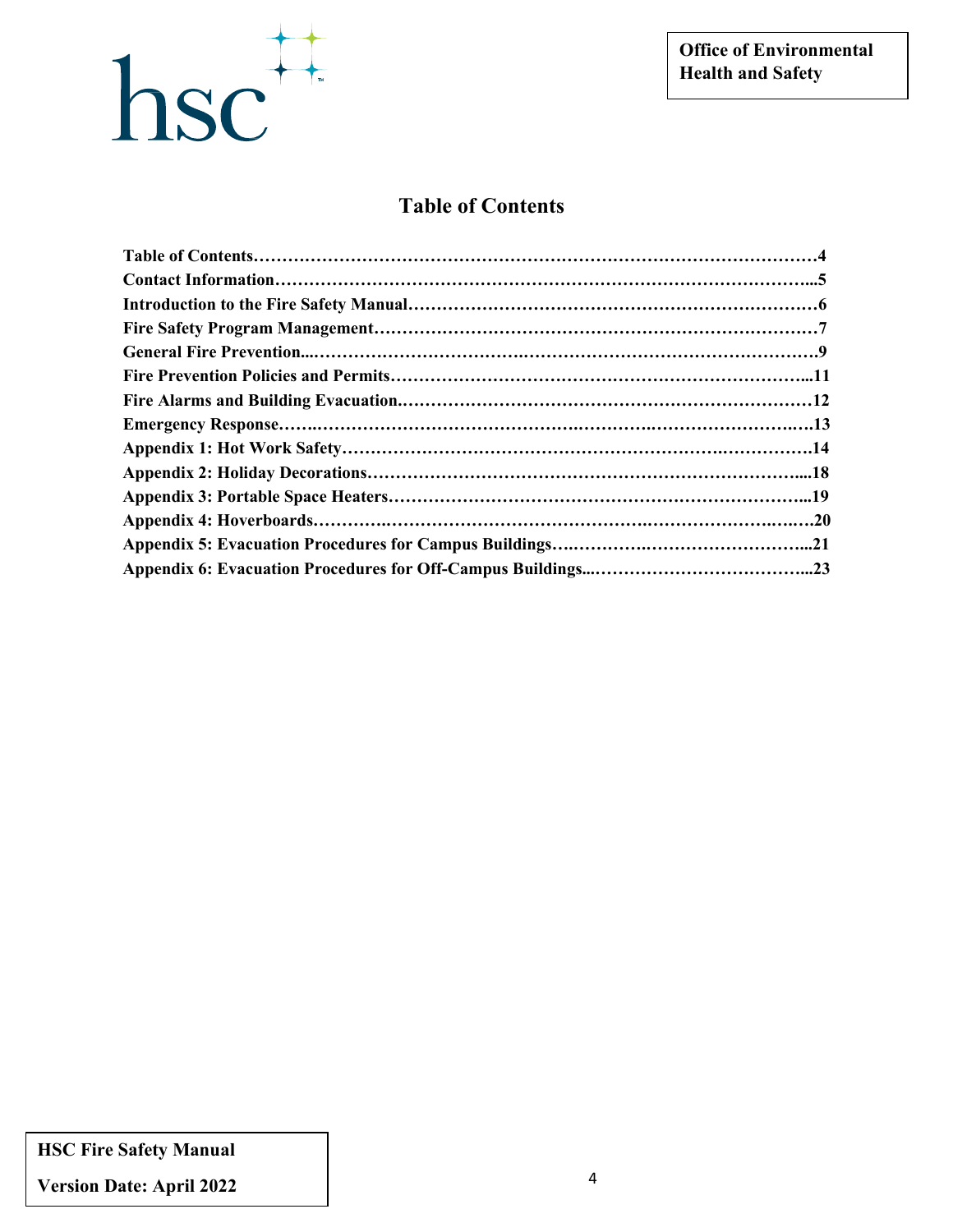

#### **Contact Information**

#### **EH&S Program Contacts**

| <b>Subject</b>                                  | <b>Office Name</b>        | <b>Telephone</b> | Email                           |
|-------------------------------------------------|---------------------------|------------------|---------------------------------|
| Fire and Occupational Safety                    | Program Manager           | 817-735-2698     | Sterling.olive@unthsc.edu       |
| Hazardous Materials/ Chemical Safety<br>Program | <b>Assistant Director</b> | 817-735-2691     | Alan.corbitt@unthsc.edu         |
| <b>Biosafety Program</b>                        | <b>Assistant Director</b> | 817-735-5431     | Maya.nair@unthsc.edu            |
| Safety                                          | Director                  | 817-735-2245     | Christopher.erickson@unthsc.edu |
| Occupational Health                             | Occupational Health       | 817-735-2273     |                                 |
|                                                 |                           |                  |                                 |

#### **Emergency Phone Numbers**

| Police/Fire Emergency                                                | Police Dispatch     | In-house phone: ext 2600 or 911<br>Cell phone: 817-735-2600 |
|----------------------------------------------------------------------|---------------------|-------------------------------------------------------------|
| <b>Emergency Power Outage</b>                                        | Facilities          | Ext: 2181 / 817-735-2181                                    |
| Hazardous Material Release/Spill                                     | Police Dispatch     | In-house phone: 2600                                        |
|                                                                      |                     | Cell phone: 817-735-2600                                    |
| Hazardous Material Exposure: Skin, Eyes, Ingested, Inhaled, Injected | Occupational Health | EXT. 2273 / 817-735-2273                                    |

#### **Other Important Institutional Phone Numbers**

| Campus Police/Security Non-Emergency | Ext: 2210 / 817-735-2210 |
|--------------------------------------|--------------------------|
| Facilities Non-Emergency             | Ext: 2181 / 817-735-2181 |
| Environmental Health and Safety      | Ext: 2245 / 817-735-2245 |
| <b>Radiation Safety</b>              | Ext: 5431 / 817-735-5431 |
|                                      |                          |
|                                      |                          |

#### **HSC Relevant Website links**

| Report an Ethics Compliant | https://secure.ethicspoint.com/domain/media/en/gui/54789/index.html                         |
|----------------------------|---------------------------------------------------------------------------------------------|
| First Report of Injury     | https://www.unthsc.edu/administrative/wp-<br>content/uploads/sites/23/WC Employee Forms.pdf |
| Student complaints         | https://unthsc.qualtrics.com/jfe/form/SV 1Mn0IIToxxTH3QF?Q JFE=qdg                          |
|                            |                                                                                             |
|                            |                                                                                             |

| <b>HSC Fire Safety Manual</b>   |  |
|---------------------------------|--|
| <b>Version Date: April 2022</b> |  |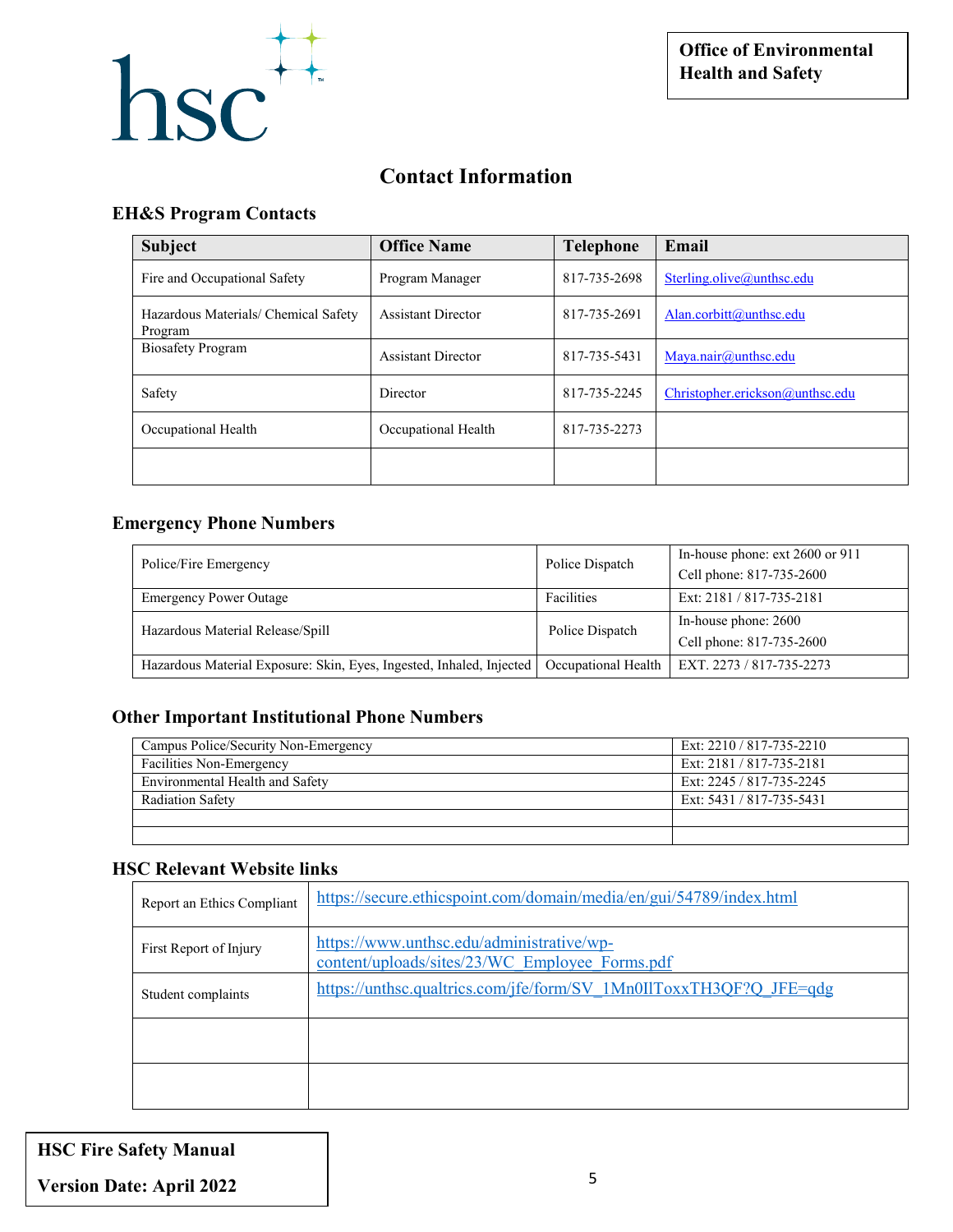# $\mathbf{S} \mathbf{C}^+$

#### **Introduction to the Fire Safety Manual**

It is the policy of the University of North Texas Health Science Center (HSC) to provide a safe and healthy working and learning environment, free of hazards, for all faculty, students, employees, visitors, and contract employees.

This manual has been prepared by the HSC Environmental Health and Safety Department (EHS) in an effort to prevent injuries, illnesses, and death from work related causes and to minimize losses of material resources and interruptions from accidental occurrences. It is directed toward the control of all types of hazards encountered in the performance of official duties.

#### **1.1 Purpose**

The purpose of the HSC Fire Safety Manual is to provide employees with general guidelines for implementing a high-quality safety program. The manual brings together information that will assist employees and supervisors to carry out their responsibility in ensuring a safe environment at HSC.

All personnel should become familiar with the information contained in this manual and should conduct their operations accordingly.

#### **1.2 Scope**

The Fire Safety Manual (or "the manual" as it will be referred to here-in) shall serve as a reference document for ensuring the personal safety of employees, patients, and visitors while working or visiting HSC. The manual shall apply to all property owned or operated by HSC.

This manual contains the objectives, policies, standards, and procedures that pertain to all employees. Specific responsibilities, administrative procedures, and operational requirements are described that are relevant to the prevention of unintentional fires or injuries related to fires on campus.

#### **1.3 Development and Revision Process**

This manual assembles information that will assist employees and supervisors in carrying out their responsibility of ensuring an environment at HSC that is free of hazards. The manual is not an exhaustive source document but rather a systematic approach to safety. All personnel should familiarize themselves with the information contained within and conduct campus operations accordingly.

The information and requirements provided are applicable to all areas of HSC and represent only general minimum standards; not to be substituted for special operations manuals pertaining to specific locations or situations. This manual will serve as a basis to which supervisors will expand upon as required in their relevant laboratories and work areas.

All materials in this manual have been developed and maintained under the supervision of EHS. The Fire Safety program has provided guidance for all policy issuances in this manual.

As regulations and guidelines are promulgated by the Texas State Fire Marshal, EHS will make the appropriate changes.

**HSC Fire Safety Manual**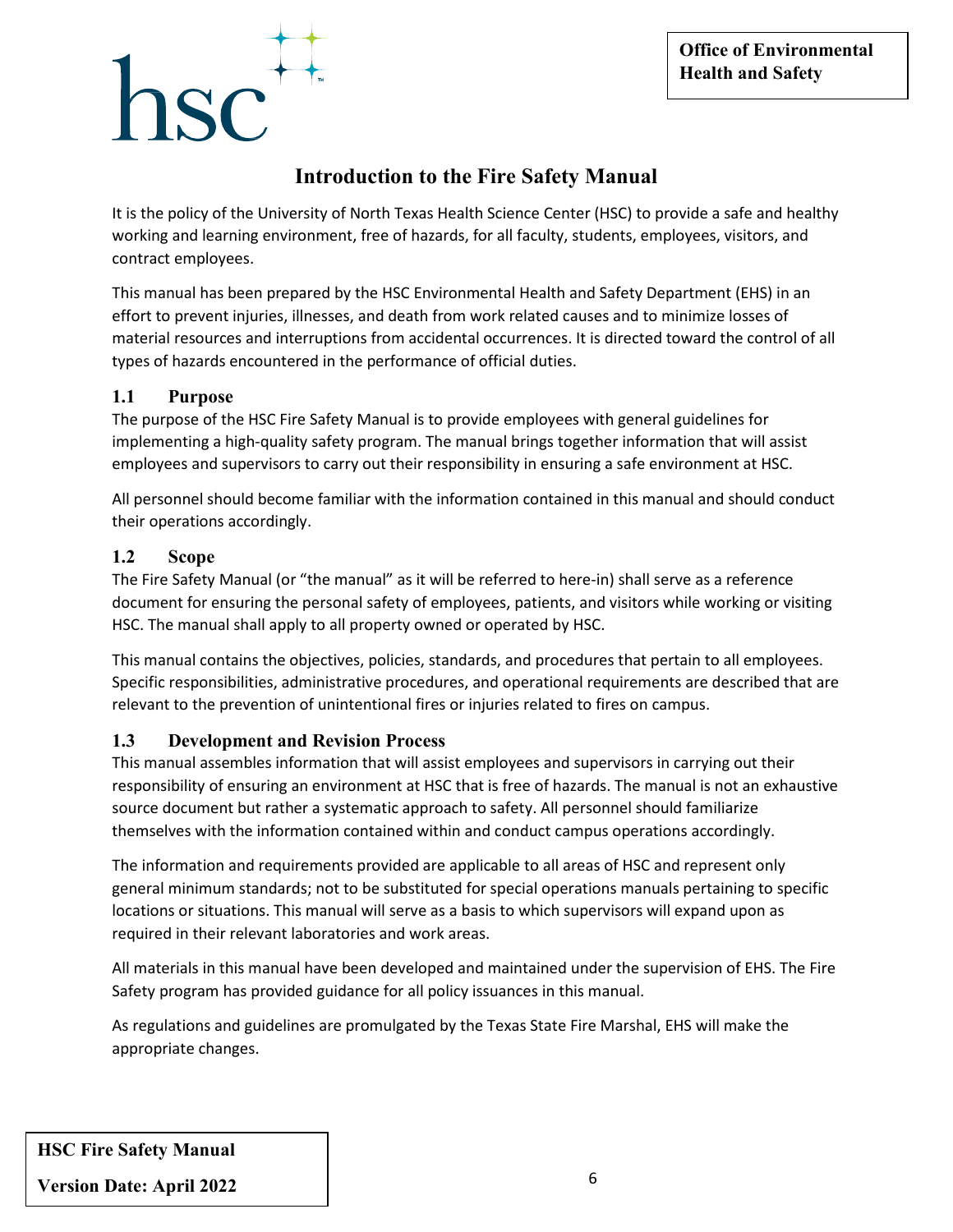## $\overline{\text{C}}$

#### **Fire Safety Program Management**

#### **2.1 Goal**

The University of North Texas Health Science Center will provide and promote a safe and healthful working and learning environment and will foster a positive safety and health attitude in managers, supervisors, employees and others (including visitors and contractors).

#### **2.2 Policy**

It is the policy of the HSC to develop and maintain a fire safety program. The model program will focus on the protection of the campus against unintentional fires and injuries from fire, and the promotion of safe and healthful actions and attitudes.

#### **2.3 Program Elements**

The following program elements are applicable to all university operations and activities. These elements are directed toward the prevention of accidents and health hazards present in the performance of official duties.

#### Prevention

EHS will emphasize strategies that preclude or prevent any occurrence that would have an adverse effect on HSC faculty, students, employees, contractors, patients and visitors, and people in the neighboring community.

#### Surveillance

EHS will provide for the systematic inspection of facilities; the collection, analysis, interpretation, and evaluation of safety and health data essential to the planning and implementation of the Occupational Safety program.

#### Protection and Control

A system for the control of hazards will be maintained and will include, engineering controls, the use of alternatives that are less hazardous, administrative procedures, and the use of personal protective equipment.

#### Education, Promotion, and Training

Health and safety awareness will be promoted among managers, supervisors, employees and contractors through orientation programs and regularly scheduled safety education and training sessions, as appropriate.

#### Notification and Communication

Employees and others (visitors, contractors) will be notified of their exposure, or potential exposure, to hazardous substances or conditions by EHS and will be informed of risks that result, or may result, from exposure to hazardous substances or conditions.

#### Confidentiality

EHS, in conjunction with HSC, will make every effort to ensure the confidentiality of employee health and exposure records.

**HSC Fire Safety Manual**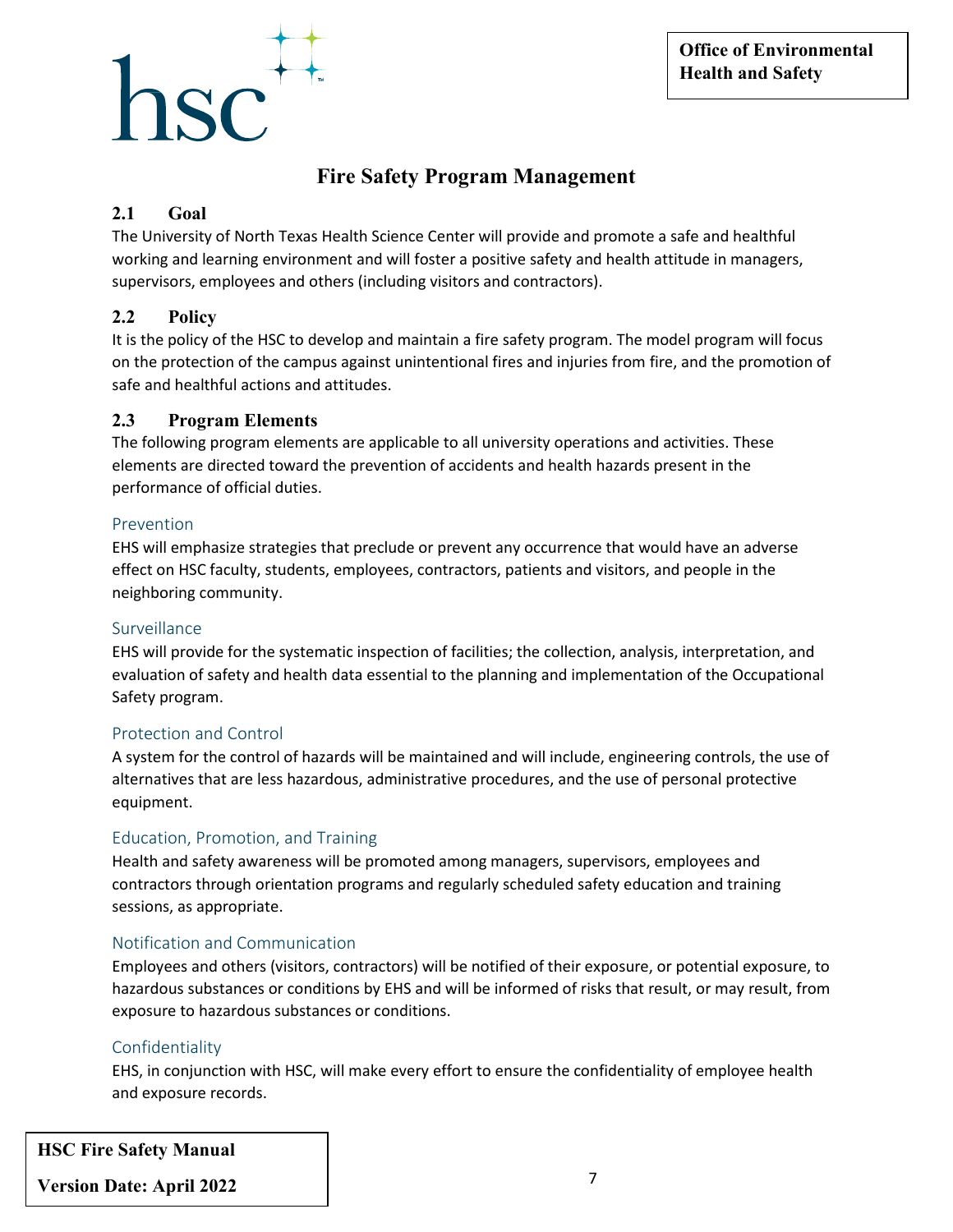#### **2.6 Assignment of Program Responsibility**

#### Director of Safety

The Director of Safety is responsible for:

- o Identifying the applicable standards, guidelines, and recommendations necessary for a safe and healthful work place;
- o Establishing and annually reviewing the policies and the procedure manual;
- o Requesting program reviews and audits for methods of continuous improvement;
- $\circ$  Developing and managing funding for campus safety improvements and initiatives;
- o Developing of metrics for the purpose of trending and problem solving.
- o Ensuring adequate emergency response to each incident;

#### Program Manager, Fire Safety

The Fire Safety Program Manager is responsible for:

- o Ensuring campus compliance with the State Fire Marshal rules and regulations;
- $\circ$  Ensuring inspections and plan review of each project is done in accordance with life safety and fire protection codes.
- o Providing training and education;
- $\circ$  Conducting regular surveys of operations to ensure compliance with the fire codes;
- o Providing the appropriate level of management when such conditions require corrective actions;
- o Reviewing and ensuring the accuracy of life safety and fire protection plans for campus projects;
- $\circ$  Appropriately managing program functions which reduce the potential for unintentional fires or injuries related to fires on campus;
- $\circ$  Ensuring staff takes all necessary and appropriate safety precautions to protect themselves, other personnel, and the environment.
- o Facilitating adequate emergency response to campus incidents.

#### Employees, Managers, and Supervisors

HSC Staff at all levels throughout the system are responsible for:

- o Complying with all safety standards, rules, and regulations issued by HSC;
- $\circ$  Taking all necessary and appropriate safety precautions in order to protect themselves, others, property, and the environment;
- o Promptly advising their supervisor regarding all work-related incidents resulting in personal injury, illness, and/or property damage;
- o Promptly reporting to their supervisors any unsafe conditions in the workplace; as well as immediate notification of all work-related incidents resulting in personal injury, illness, and/or property damage.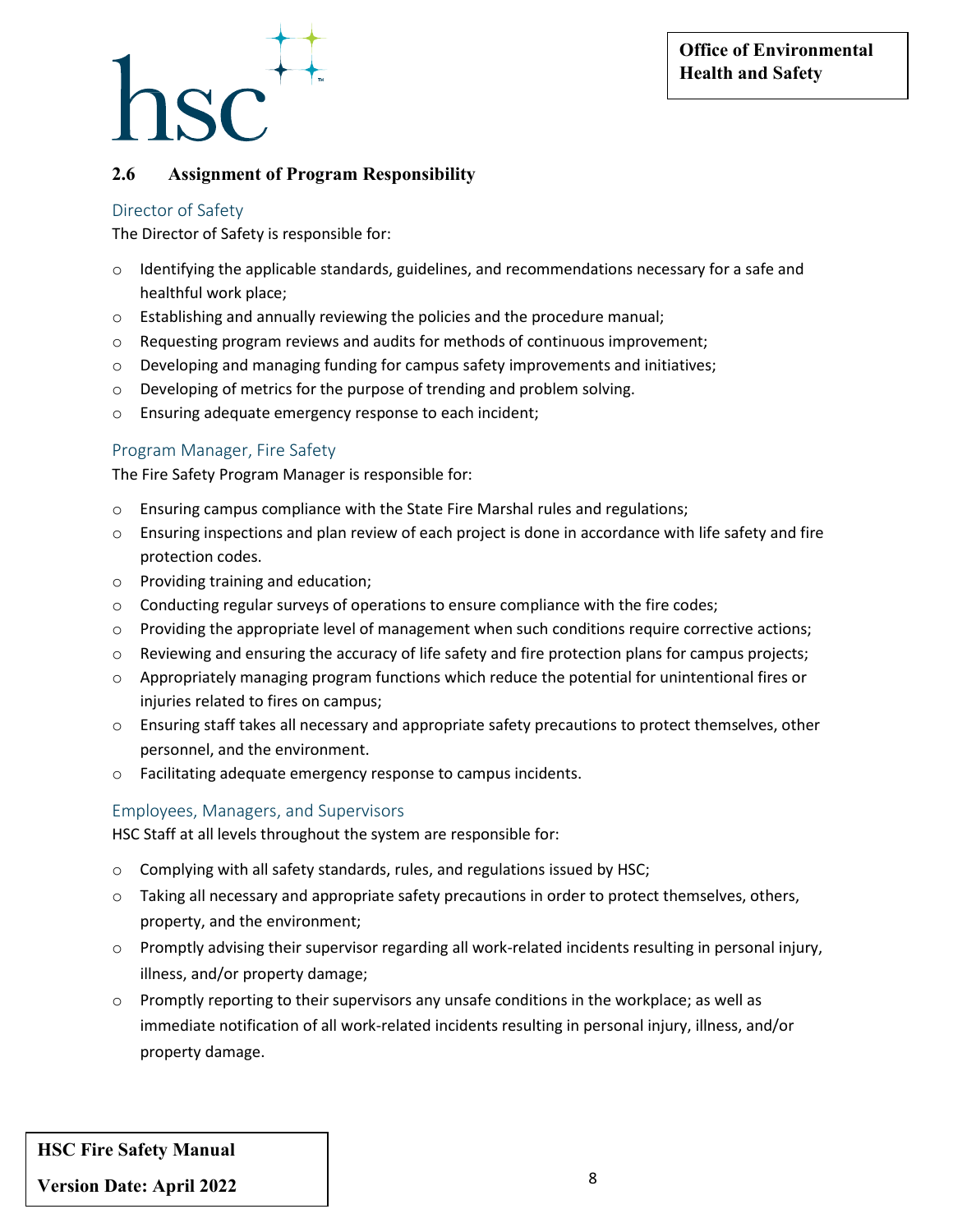# $1SC^+$

#### **General Fire Prevention**

#### **3.1 Fire Prevention**

It is the goal of HSC to comply with all of the laws and regulations adopted by the Texas State Fire Marshal. All recognized fire hazards shall be eliminated, or engineering controls put in place to limit the degree of risk posed by the hazards.

#### **3.2 Principles of Hazard Control**

#### Engineering Controls

#### *Substitution*

The risk associated with hazard may be reduced by replacement of an existing process, material, or equipment with a similar item having more limited hazard potential. Care must be exercised in any substitution to ensure that the substitute materials are technically acceptable and to avoid introducing new or unforeseen hazards.

#### *Isolation*

Hazards are controlled by isolation whenever an appropriate barrier is placed between the hazard and an individual who may be affected by the hazard. This isolation can be in the form of physical barriers, time separation, or distance.

#### Administrative Controls

This method of hazard mitigation depends on effectiveoperating practices that reduce the exposure of individuals to chemical or physical hazards. These practices may take the form of limited access to high hazard areas, preventivemaintenance programs to reduce the potential for leakage of hazardous substances, or adjustedwork schedules, which involve a regimen of work in high hazard and low hazard areas.

#### **3.3 Hazard Communication**

Identification and reporting of fire hazards are the responsibility of all HSC employees and an important first step towards maintaining a fire safe campus**.** Hazards may be reported in two methods: EHS staff inspections; or employees, guests and visitors.

Fire Safety staff identify hazards as part of daily work on campus or during annual fire prevention inspections conducted in each building or facility**.** All employees are encouraged to report fire hazards to Fire Safety or to their immediate supervisor who will promptly investigate the situation and take appropriate corrective actions. Employees, guests, and visitors can utilize the email or phone information that is available on the website to report a hazard. A site inspection of any reported hazard will be conducted by EHS.

#### **3.4 Application of Fire Prevention Practices**

Fires in the workplace are preventable through appropriate life safety and fire protection plan review, annual building inspection, fire protection system maintenance, and the use of good fire prevention policies.

**HSC Fire Safety Manual**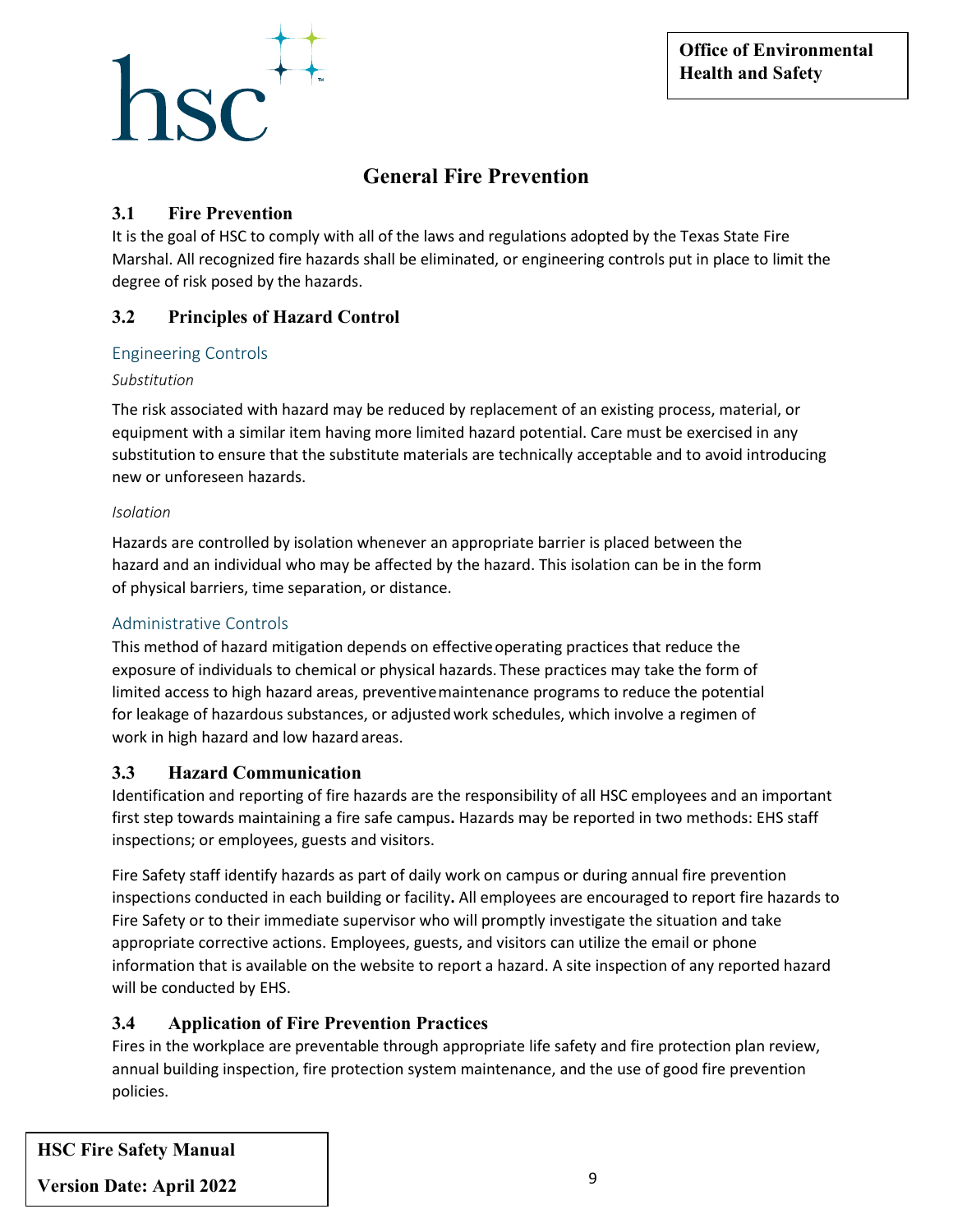## $\mathsf{ISC}^{\pm}$

#### Life Safety and Fire Protection Reviews

Methods of reducing the potential of an unintentional fire on campus shall be considered and designed or engineered into all facilities. To ensure that appropriate hazard control techniques are applied, EHS shall participate in the review of plans and the development of construction specifications for projects.

#### Annual Building Inspection

Each building or facility shall undergo a comprehensive life safety and fire protection inspection annually. Deficiencies identified during the inspection shall be submitted to Facilities Maintenance for repair.

#### Fire Protection System Maintenance

Each building fire protection system shall be maintained in accordance with the applicable fire prevention code developed by the National Fire Protection Association (NFPA) and adopted by the Texas State Fire Marshal. The systems will be inspected and maintained by appropriately licensed vendors, contracted directly by Facilities or EHS. Each system shall be inspected monthly by program staff to ensure the system is working correctly between annual or semi-annual inspection dates.

#### Fire Prevention Practices

Where possible, the use of engineering practices shall be applied to prevent the ignition of unintentional fires. Where not practical, fire prevention methods established between EHS and the department shall be employed to mitigate the hazards to the extent possible. Education of employees on the importance of the established fire prevention controls is a key factor in employing and maintaining any fire prevention method.

#### **HSC Fire Safety Manual**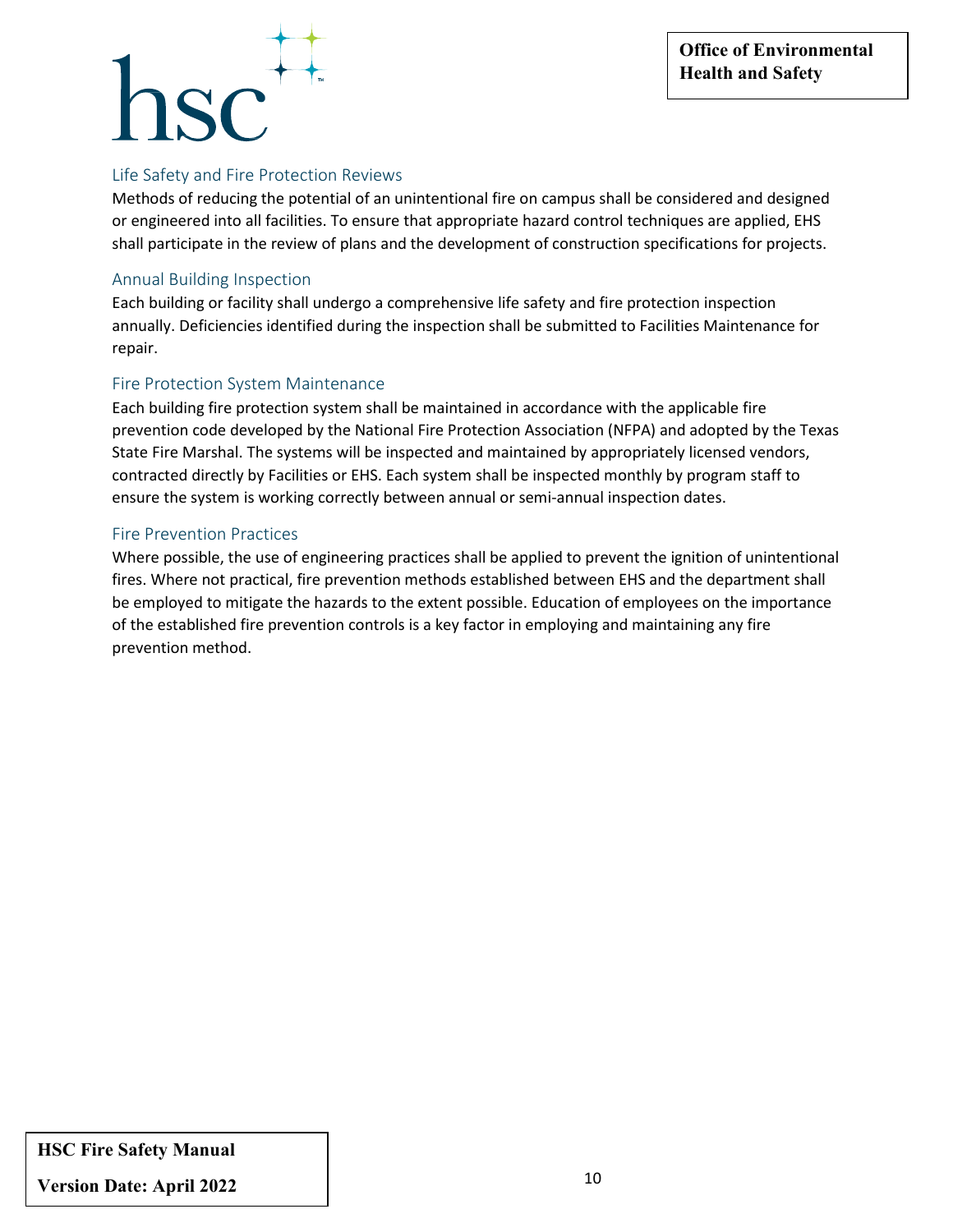# $SC$

#### **Fire Prevention Policies and Permits**

EHS has developed permits to ensure the safety of contractors and pedestrians during renovation and construction projects. Permits are issued by EHS and are consistent with the general industry standards published by OSHA and NIOSH.

#### **4.1 Hot Work**

A Hot Work permit shall be issued for any construction or maintenance activities which could produce sparks, flame, heat, or have the capability of initiating fires or explosion. Permits will be issued upon request by facilities personnel during normal working hours; After hours and weekend permits will be provided and approved by EHS. Emergency Hot Work permits will be issued for immediate repairs to critical building infrastructure systems on an as needed basis. All required precautions, including fire watch, listed on the permit must be implemented prior to commencing any Hot Work. The Hot Work Policy is located in Appendix 1.

#### **4.2 Holiday Decorations**

This policy outlines the requirements and permitted decorations during holidays on campus. Decorations should never be hung from fire sprinkler heads, or block fire alarm notification devices or fire extinguishers. No candles or open flames are permitted at any time within the campus buildings, with an exception for laboratories conducting experiments. The Holiday Decoration Policy is located in Appendix 2.

#### **4.3 Portable Space Heaters**

This policy prohibits the use of portable space heaters on campus without prior approval from management. The Portable Space Heater Policy is located in Appendix 3.

#### **4.4 No Smoking Policy**

HSC has a tobacco-free policy for the campus which was developed by Human Resources. It is the responsibility of each employee to ensure that they comply with this policy, or report violations of this policy to Human Resources. The Policy is available on the HSC website.

#### **4.5 Hoverboards**

HSC has banned the use of hoverboards (or electronic skateboards) due to their potential for spontaneous ignition during charging. This is based upon the 2016 U.S. Consumer Product Safety Commission in which 16 fires are linked to originating from the batteries while they were being charged. The hoverboard policy is located in Appendix 4.

#### **4.6 Means of Egress**

The means of egress (also known as the exit) in each building shall be maintained at all times to facilitate a safe evacuation of a building or structure during an emergency. Scheduled and impromptu building assessments are conducted by EHS staff to identify hazards which may restrict or prevent evacuation. The assessments are done in accordance with the 2015 National Fire Protection Association (NFPA) 101: The Life Safety Code and 2015 NFPA 1: The Fire Code.

**HSC Fire Safety Manual**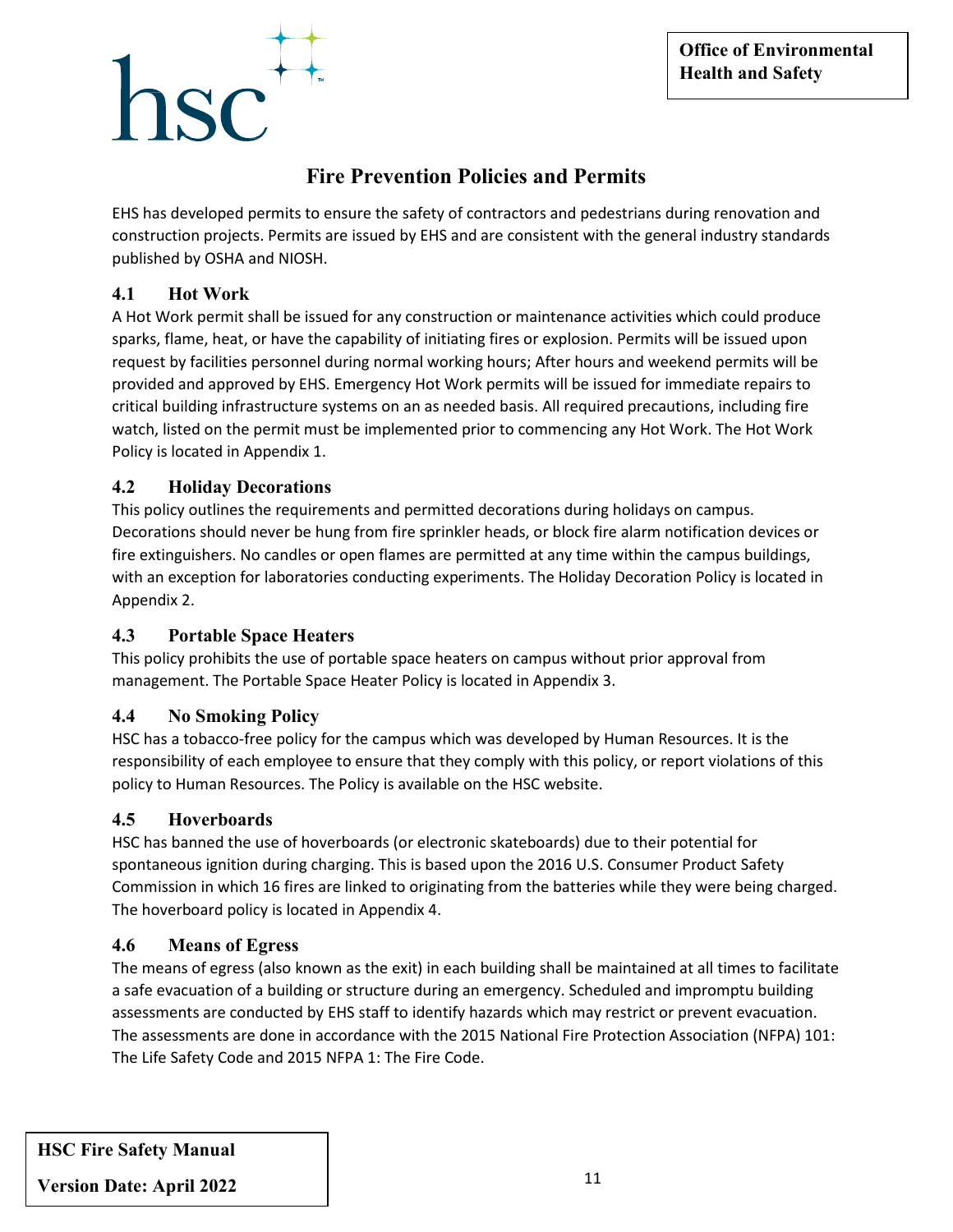# $\mathbf{S} \mathbf{C}^+$

#### **Fire Alarms and Building Evacuation**

It is the goal of EHS to reduce the potential of an unintentional fire within a campus building to zero, however; staff are still expected to respond appropriately to an alarm or an evacuation order in a building if necessary. These policies outline employee evacuation procedures for fire alarm activations, severe weather, and notification in the event of other similar type emergency. It is the responsibility of all employees to understand the evacuation procedures for their specific work area.

#### **5.1 Campus Buildings**

This policy shall apply to all buildings on campus. It is the responsibility of all employees to understand the evacuation procedures for their specific work area.

In the event of a fire alarm activation within the building, employees and patients in these buildings shall take the necessary steps to evacuate from the building. Staff and patients evacuating shall move to the closest stairway and exit the building. Once outside the building, staff shall report to their predetermined meeting areas with their manager and await additional instructions.

The Campus Building Evacuation Policy is located in Appendix 5.

#### **5.2 Off-Campus Buildings**

This policy shall apply to Off-Campus Buildings. It is the responsibility of all employees to understand the evacuation procedures for their specific work area.

In the event of a fire alarm activation within the building, employees and patients in these buildings shall take the necessary steps to evacuate from the building. Staff and patients evacuating shall move to the closest stairway and exit the building. Once outside the building, staff shall report to their predetermined meeting areas with their manager and await additional instructions.

The Off-Campus Building Evacuation Policy is located in Appendix 6.

#### **5.3 Fire Drills:**

Fire drills shall be conducted in accordance with the currently adopted edition of NFPA 101: The Life Safety Code.

Employees shall participate in the drill unless they are providing patient care; in which case they should be able verbally explain the location of the closest exit and the procedure to safety evacuate a building. Each department is responsible for developing an evacuation plan based upon the evacuation policies and educating their staff on the procedure, evacuation meeting location, and method of staff accountability.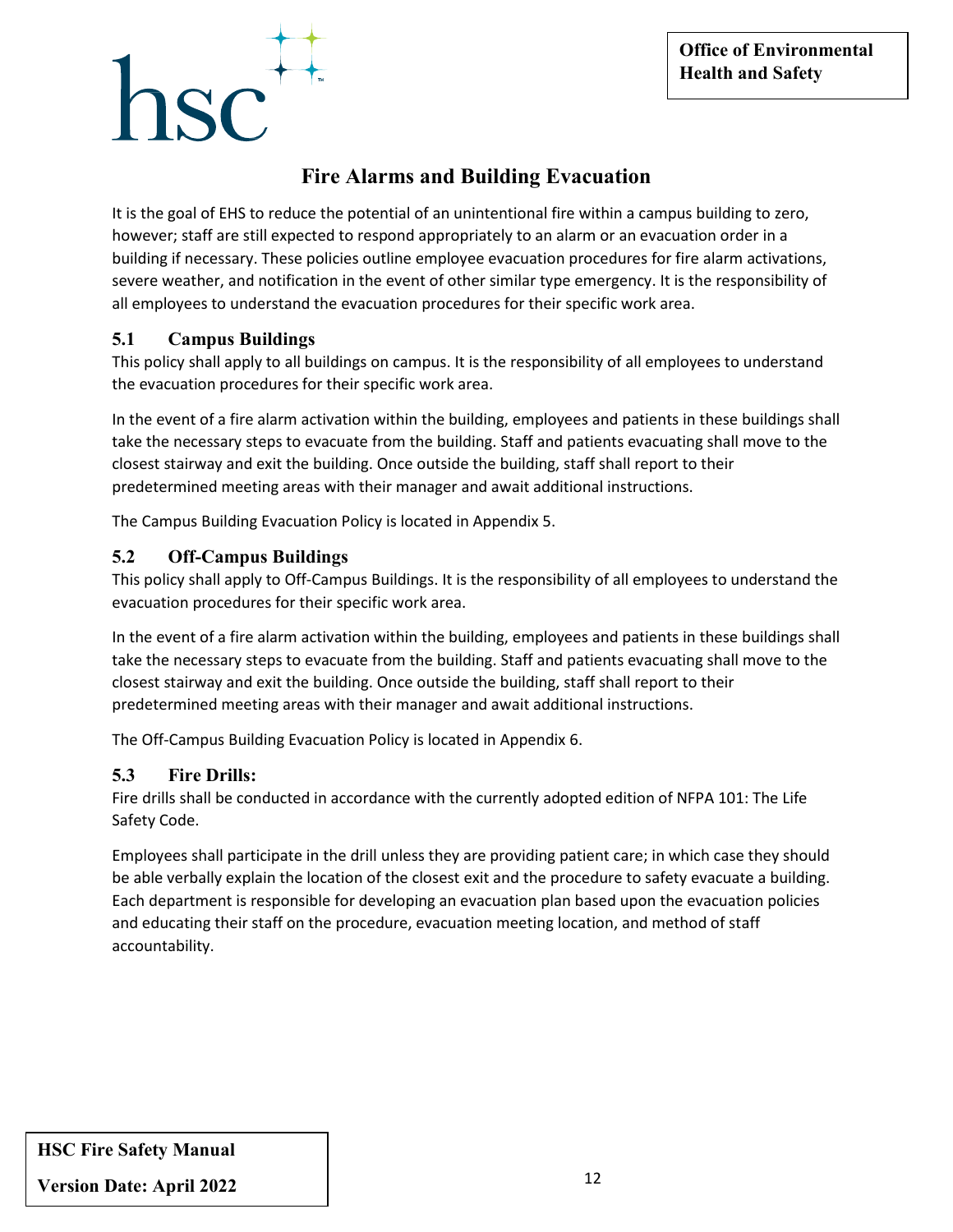# $\overline{\text{Rf}}^+$

#### **Emergency Response**

For campus emergencies related to fire alarms, burning or smoke odors, fire protection system activations, fires; EHS and/or facilities is a first responding organization. University resources such as Facilities Management and HSC Police aid with building function control and traffic and onlooker safety. Additional outside responder organizations, such as the Fort Worth Fire Department, are contacted if the scope of the emergency is beyond the ability of EHS and Facilities.

#### **6.1 Operations during Normal Business Hours**

EHS responds to all campus emergencies related to fire Monday – Friday from 7 a.m. to 4 p.m. The department is notified by HSC Police Dispatch and responds the appropriate personnel and resources to investigate and mitigate the hazard. Additional internal and external resources are requested as needed to ensure the safety of the occupants and the continuity of business operations.

#### **6.2 After-Hours Operations**

HSC Police Department and Facilities respond to campus emergencies related to fire. EHS staff is available for 24-hour emergency response if necessary and are notified upon request of Facilities Management or the police department shift commander.

#### **6.3 Incident Investigation and Documentation**

A report is generated for each emergency that EHS responds to. This information is used to generate campus repairs, improve responses techniques, and identify new or unforeseen hazards. If additional investigation is necessary relating to an unintentional fire, an additional report identifying the cause, origin, and equipment involved is developed. The information is shared with facilities to ensure similar type of situations are addressed prior to another significant failure.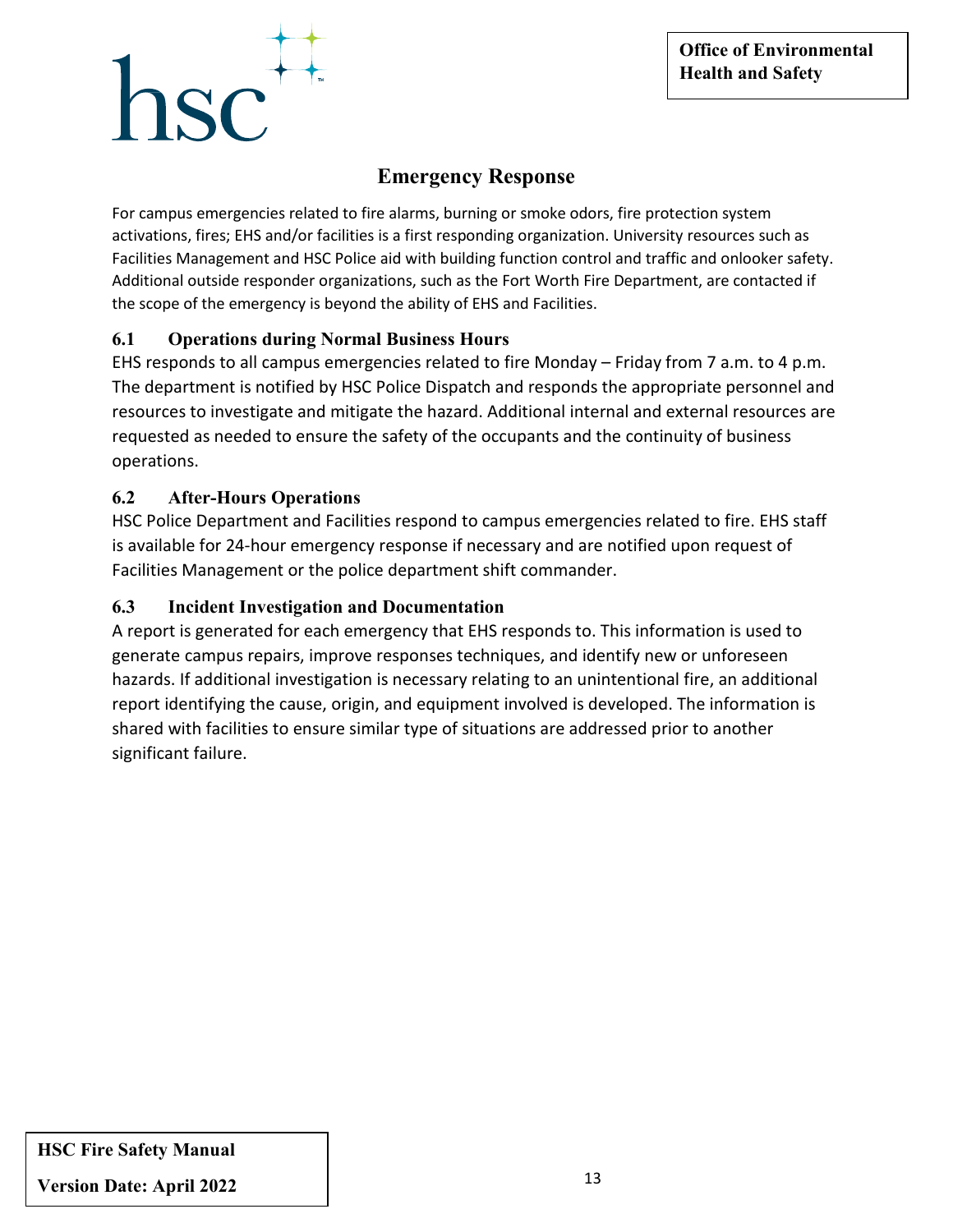

#### **Hot Work Safety**

#### Policy Rationale and Text

This policy is designed to prevent fires caused by construction or maintenance activities such as welding, soldering, and grinding, or any activity which may create a spark or a hazardous condition which could develop into a fire, by ensuring the necessary training and safeguards are in place prior to the work being done.

#### Scope

This policy applies to any employee or contractor engaged in installation, renovation, or maintenance activities of any campus building, system, or component which will result in the creation of sparks, flame, or heat. Employees and contractors performing "hot work" operations are required to be suitably trained in the use and safe operation of all required equipment, including safety equipment necessary for the proper protection of the area from an accidental fire.

For the purpose of this policy, authorized employees of the Environmental Health and Safety (EHS) Fire Safety program and Facilities Management shall be considered Permit Authorizing Individuals (PAI).

#### Procedures for Policy Implementation

A Hot Work Permit shall be issued for any construction or maintenance activity which could produce sparks, flame, heat, or have the capability of initiating fires or explosions. The permit will be specific to a particular person, location, and job (multiple jobs require multiple permits).

Permit requests must be submitted at least 24 hours before work is started. Permits will be issued during normal HSC working hours. After hours and weekend permits shall be scheduled and approved by Facilities Management. Emergency Hot Works Permits will be issued, in select situations, for immediate repairs to critical building infrastructure systems on an "as needed" basis.

All required precautions listed on the permit, including fire watch, must be implemented prior to initiating any hot work. The PAI representative shall ensure all proper precautions are in place prior to the issuance of a permit. The employee or contractor conducting the work is responsible for making sure that all necessary precautions remain in place for the duration of the work.

Any PAI is authorized to temporarily stop any Hot Work based upon conditions or unacceptable risks that he/she deem violate the requirements set forth in the permit or good safe work practices until such times as those conditions are made satisfactory.

#### Permit Requirements

- $\circ$  All required precautions listed on the permit must be implemented prior to commencing any hot work.
- $\circ$  Facilities personnel will review the equipment and outline proper pre-cautions that will need to be in place prior to the hot work.

**HSC Fire Safety Manual**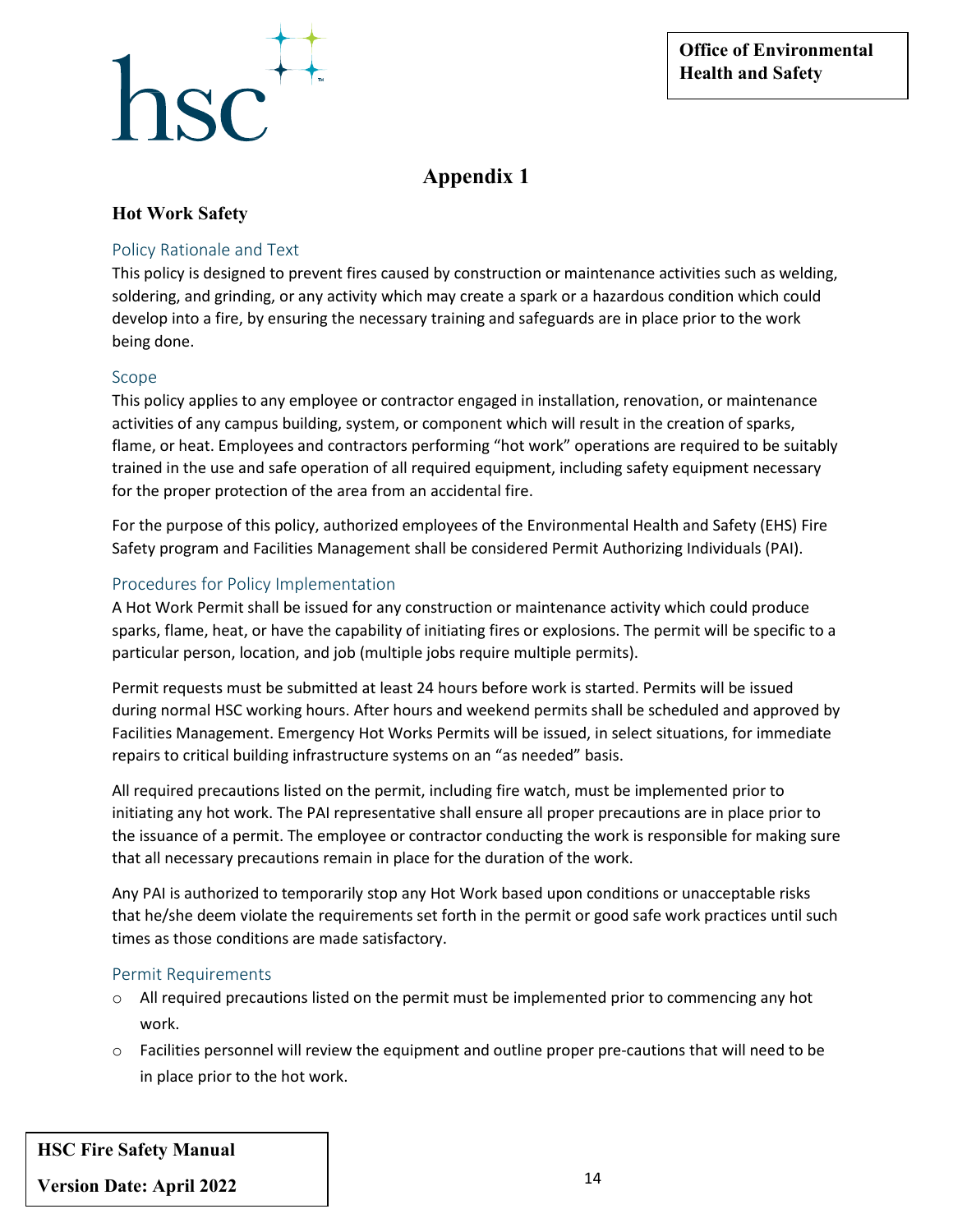- $\circ$  The person performing the hot work is responsible for ensuring that these precautions are implemented and remain in place for the duration of the work.
- o Hot Work Permit will NOT be issued unless the individual performing the work is on site.
- $\circ$  The person receiving the Hot Work Permit must clearly display the permit for the duration of the work.
- o Hot work permits are good for one day only. Once a Hot Work Permit has expired, it may not be used again.

#### Fire Hazard Assessment

A fire hazard assessment shall be conducted of the work area prior to starting any work which will produce sparks, or open flame. The assessment shall include the following:

- $\circ$  An evaluation of the work, to determine if it can be moved to an area where there is less of a hazard or a designated "Hot Work" station. If not, appropriate guards shall be implemented to prevent the spread of heat, sparks, and slag and other combustible hazards.
- $\circ$  An evaluation of the area to ensure that the "Hot Work" is not conducted in areas where there is a potentially flammable or explosive atmosphere.
- $\circ$  The area shall be free of all combustible items; items which cannot be moved shall be sufficiently protected by non-flammable material, i.e. grated floors shall be sufficiently covered to prevent falling slag dropping through to lower levels.
- $\circ$  Isolation/shutdown of the HVAC as necessary to prevent the spread of fire.
- $\circ$  Identification and protection of fire suppression devices such as smoke/heat detectors and fire sprinklers.

#### Personal Protective Equipment

Proper personal protective equipment (PPE) must be in use while performing hot work. This includes, but is not limited to items such as: welding helmets, gloves, and jackets. If hazards due to inhalation of metal fumes, vapors or dusts exist, appropriate respiratory protection must be used.

#### Fire Extinguishers

Extinguishers shall be located where they will be readily accessible and immediately available in the event of fire.

#### Welding Equipment

- 1) All welding equipment must comply with the following, as well as all manufacturers requirements:
	- $\checkmark$  Must have operable gauges.
	- $\checkmark$  Must be secured in a non-combustible container.
	- $\checkmark$  Must have a shut-off wrench attached and available for use.
	- $\checkmark$  Hoses cannot have tape applied to them.
	- $\checkmark$  No quick couplers will be used.

#### **HSC Fire Safety Manual**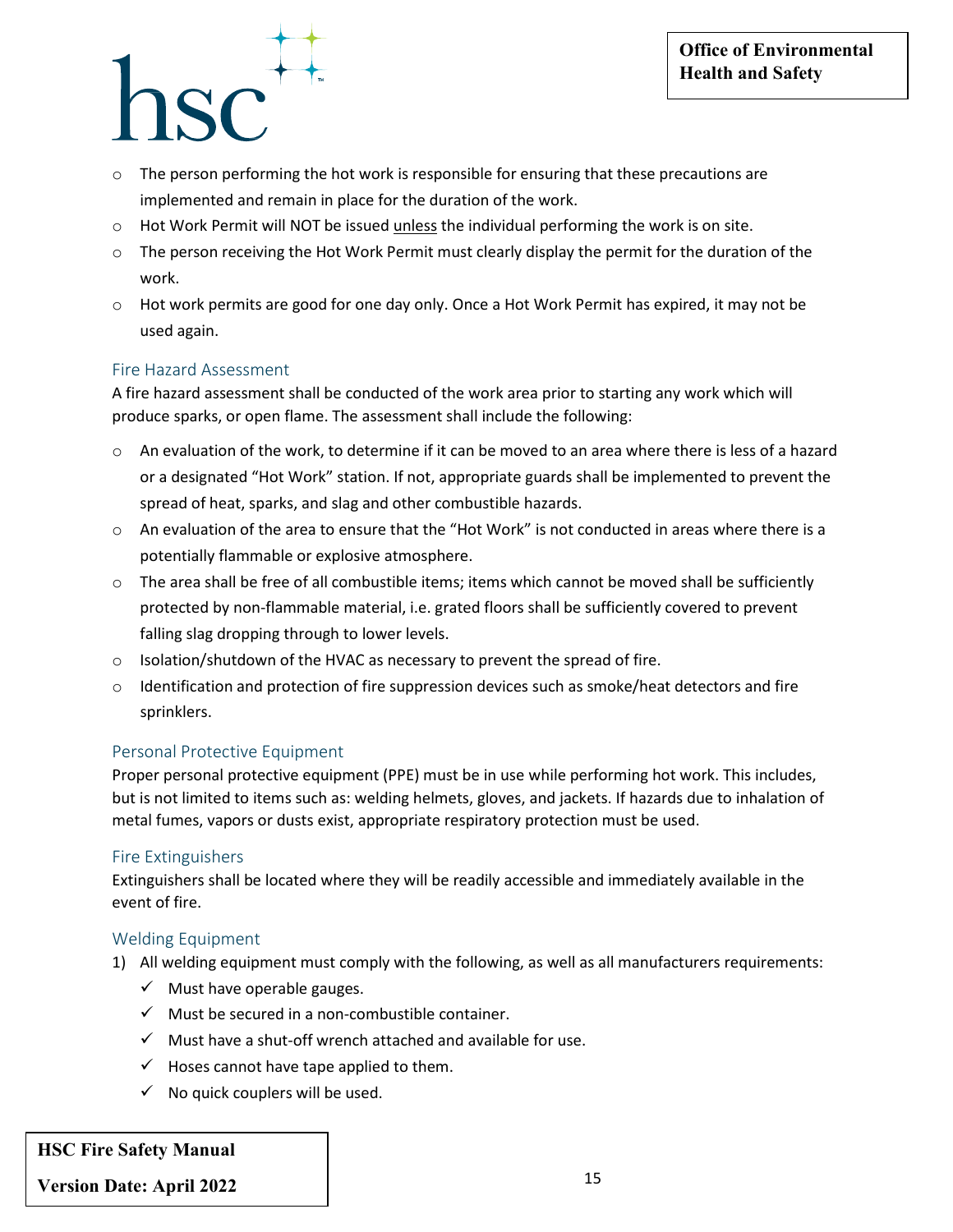- $\checkmark$  No Teflon tape will be used to assist in sealing connection threads
- $\checkmark$  Be appropriate for the type of environmental conditions the work is being conducted in.
- $\checkmark$  Be properly connected to the electrical/ fuel source without creating additional hazards.
- 2) Arc welders must be properly grounded.
- 3) At a minimum, one (1) 24 oz. (medium duty) 6' X 6' fire blanket, that meets NFPA 701, must be on site to have a Hot Work Permit issued.

#### Building Fire Protection Systems

Fire sprinkler heads must be protected when hot work locations are situated within four (4) feet of a sprinkler head. Fire Alarm Devices in the proximity of the work shall be protected from accidental activation using a plastic bag labeled with date, name, and phone number.

#### Fire Watch Requirements

Hot Work Permits can be issued if fire suppression systems are not functional or installed. In this case, a fire watch may be required depending on the hazard. When fire suppressions are functional, a 30 minute watch is required on every hot work. However, the time may be adjusted depending on the type of hazard that is involved in the hot work. Hot work roofing activities require a minimum 1-hour fire watch.

#### Containers

Welding and cutting on containers shall not occur unless atmospheric testing has been completed and there are no flammable or explosive gases or the interior of the vessel has been purged with an inert gas.

#### Confined Spaces

Work in confined spaces shall comply with the HSC Confined Space Policy and this policy:

- o All UNT Confined Space Entry Program policies shall apply
- o Electrodes shall be removed in the case of long rest periods
- $\circ$  Torches shall be turned off to prevent the accumulation of gases during long rest period
- $\circ$  Hot Work in any confined space automatically makes the confined space Permit Required due to the generation of hazardous atmospheric conditions.

#### Responsibility

A Supervisor/Manager shall ensure all heat generating, open flame, and cutting equipment is operated by qualified and properly trained employees.

#### Employees

- $\circ$  Acquire the proper equipment for the operation and verify that all equipment is in working condition
- $\circ$  Acquire a fire extinguisher for fire watch personnel and know procedures for reporting emergency situations

**HSC Fire Safety Manual**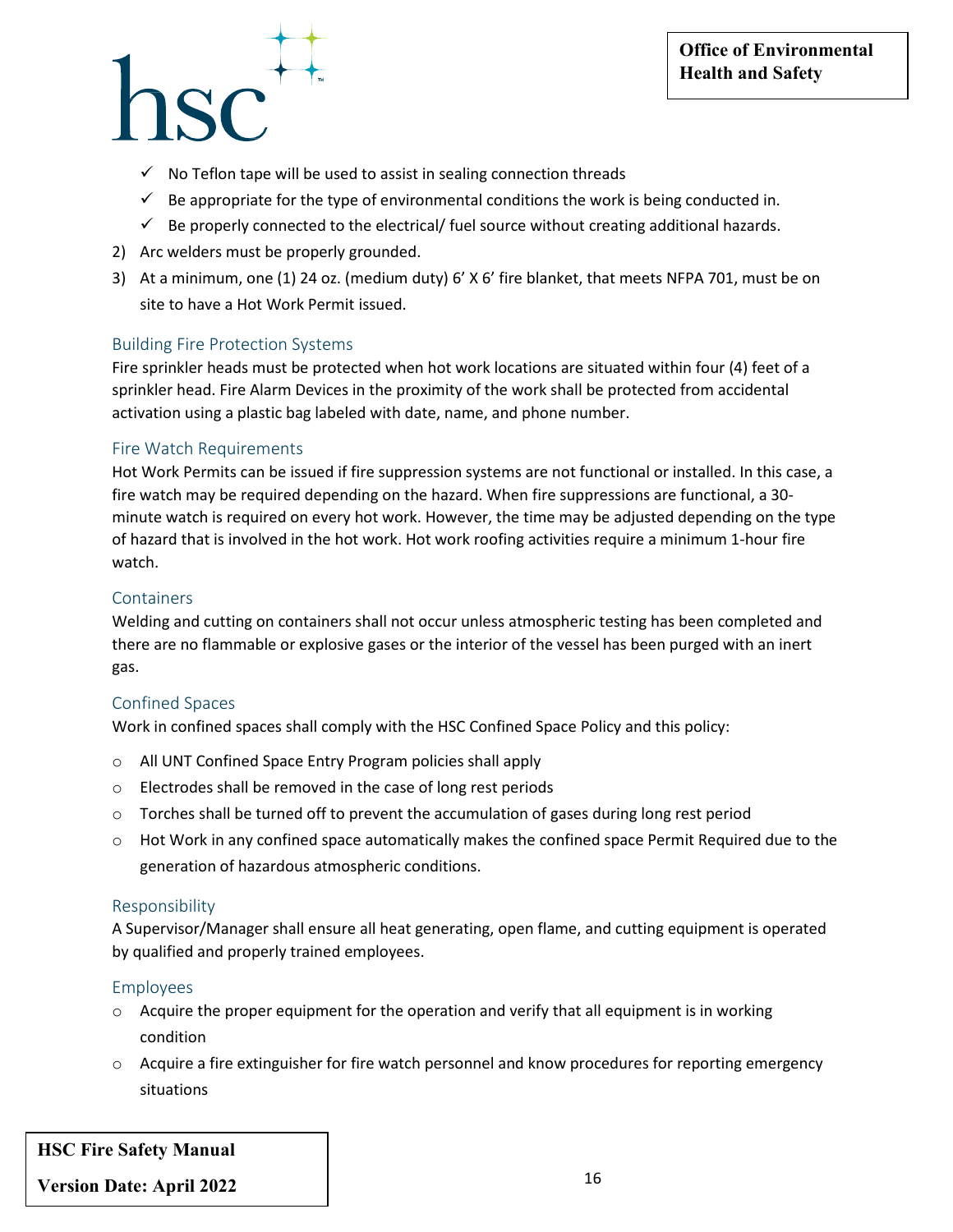### 1SC<sup>++</sup>

- Fire Emergency: Call HSC Police at 817-735-2600
- Non-Emergency: Call HSC Police at 817-735-2210
- o Verify flammable level using a LEL meter or similar device, where appropriate
- o Remove combustibles from work area or protect combustibles that cannot be removed
- o Be in possession of a hot work permit prior to start of operation

#### Fire Watch

- o Watch out for fire hazards in the workplace while work is performed by other employees
- o Maintain the conditions and requirements stated on the Hot Work Permit
- o Maintain constant means of communication (i.e. visual or voice.)
- $\circ$  Keep flammable materials from ignition sources and stop operations if you find any hazardous condition
- o In the event of a small fire, extinguish it immediately. If the fire cannot be extinguished, activate the emergency pull station to alert building occupants
- $\circ$  Do not leave the worksite for an additional 30 minutes, to ensure there are no fire hazards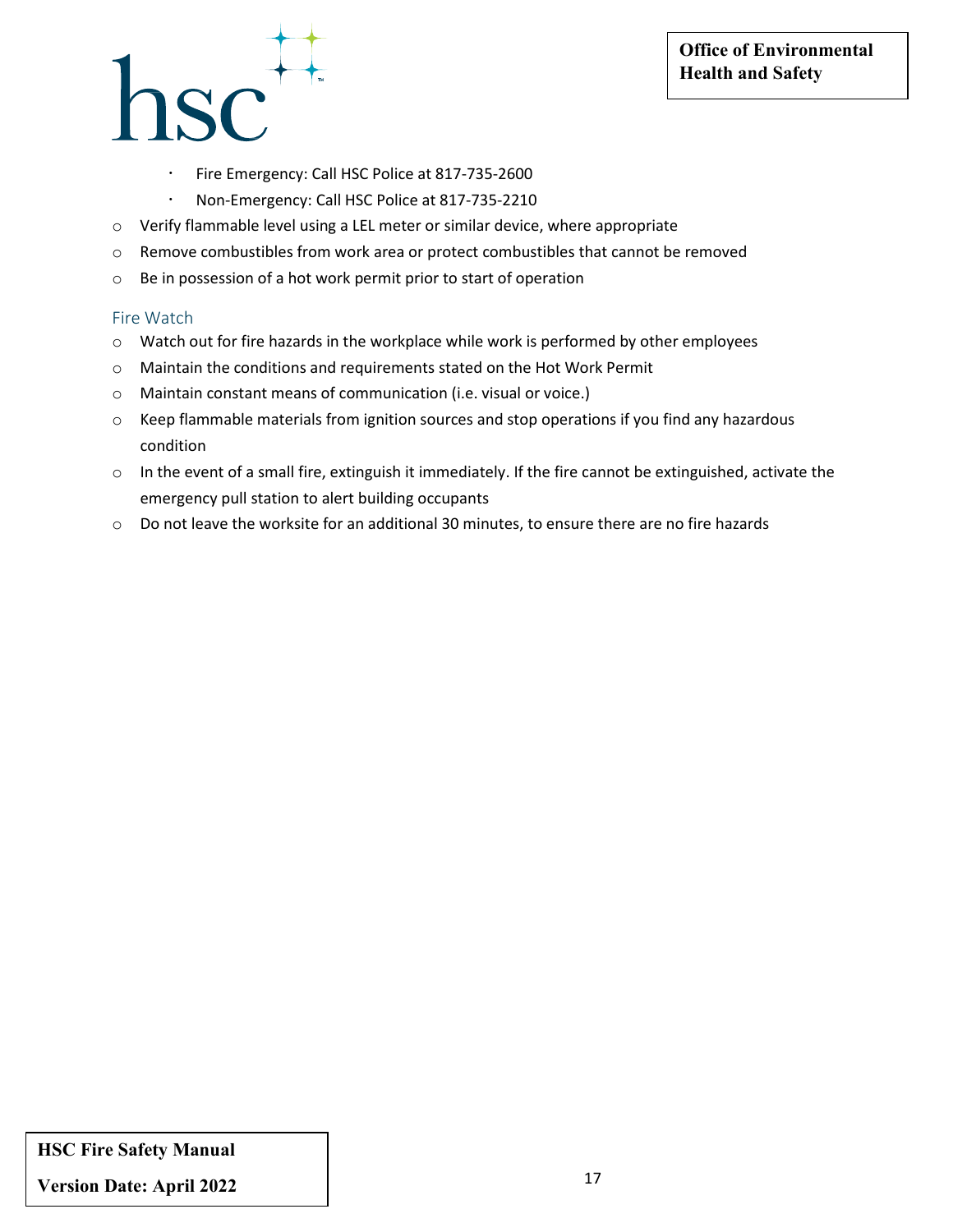

#### **Holiday Decorations**

#### Policy Rationale and Text

To reduce or eliminate the risk of fires by ensuring the safe and responsible use of decorations at HSC.

#### Scope

This policy applies to any employee or contractor who may use seasonal decorations, fixtures, or similar ornamental objects at HSC.

#### Procedures for Policy Implementation

The following requirements apply to all seasonal decorations, fixtures, or similar ornamental objects:

- 1. Decorations shall meet, or be arranged in a manner which does not exceed required flame spread and smoke index ratings for the occupancy and building type according to NFPA 101: The Life Safety Code;
- 2. All electrical lighting shall be listed by a Nationally Recognized Testing Laboratory;
- 3. Decorations shall not prevent egress or restrict door closure; nor cause an obstruction to any fixed or portable fire protection equipment such as fire sprinkler heads, fire alarm pull stations, or fire extinguishers;
- 4. The storage of decorations shall be kept a minimum of 18" from the ceiling of a building with an automatic sprinkler system, or 24" in a building without an automatic fire sprinkler system;
- 5. Decorations shall not be hung from any fire sprinkler heads, emergency exit lighting, exit signage, of any fire protection equipment;
- 6. No candles, incense, or any open flames are permitted on campus without prior approval from EHS;
- 7. Natural (live) Christmas trees are not permitted;
- 8. Artificial Christmas trees must be labeled or otherwise identified by the manufacturer as being "flame retreatment" or "flame resistive."

#### Definitions

NFPA 101: Life Safety Code: A document produced by the National Fire Protection Association which establishes minimum criteria for the design of egress facilities so as to allow prompt escape of the occupants from the building or, where desirable, into safe areas within buildings.

NFPA 1: Fire Code: A document produced by the National Fire Protection Association which prescribes the minimum requirements necessary to establish a reasonable level of fire and life safety and property protection from the hazards created by fire, explosion, or dangerous conditions.

#### Related Standards

2015 ed. of NFPA 1: The Fire Code 2015 ed. of NFPA 101: Life Safety Code

**HSC Fire Safety Manual**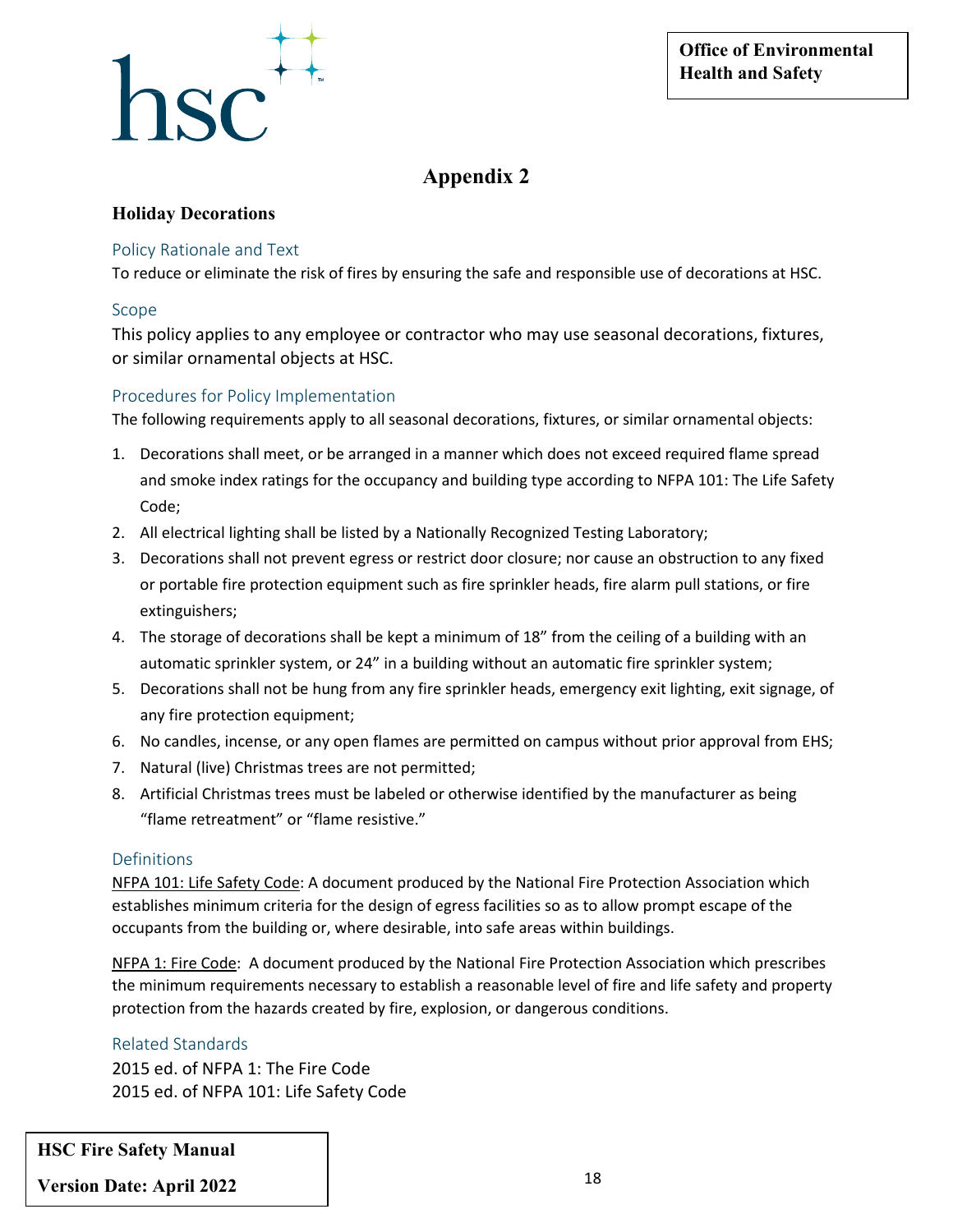

#### **Portable Space Heaters**

#### Policy Rationale and Text

To eliminate the risk of fire through the safe and responsible use of portable space heaters at HSC.

#### Scope

This policy prohibits the use of portable space heaters on campus without prior approval from management. This policy does not apply to general construction work on campus.

#### Procedures for Policy Implementation

Once you have been approved to use a portable space heater, the following requirements apply to all portable space heaters in use at HSC:

- 1. Heaters must be listed by Nationally Recognized Testing Laboratory;
- 2. Heaters shall have a safety tip-over switch which automatically turns the unit off if tipped over;
- 3. All heaters must not exceed 1500 watts or have a heating element which exceeds 212 degrees Fahrenheit;
- 4. Heater should not be left on while unattended (for more than 15 minutes);
- 5. Heaters shall be placed 3 feet away from all combustible items;
- 6. Prior to use the electrical cord shall be examined for damage;
- 7. Heaters shall be plugged directly into electrical outlets or cubical power outlets. Extension cords or power strips shall not be used;
- 8. Heaters shall be placed on a level surface and items shall not be stacked on top of the heater;
- 9. In clinical areas, heaters shall only be used in non-sleeping areas and employee office and break areas. Heaters are not permitted to be used in patient treatment areas of clinics, nor in laboratories.

Related Standards 2015 ed. of NFPA 1: The Fire Code

**HSC Fire Safety Manual**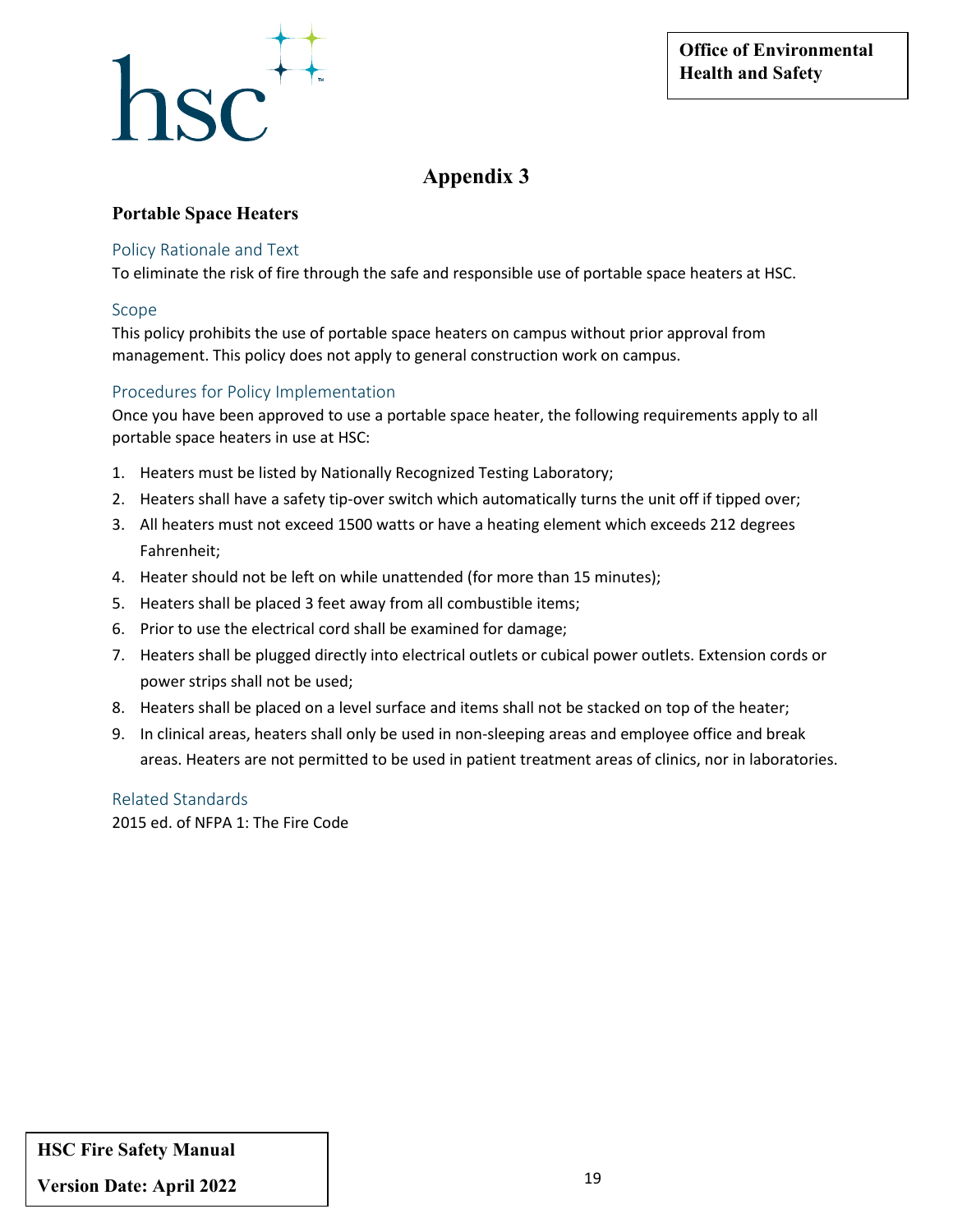

#### **Hoverboards**

#### Policy Rationale and Text

To eliminate the risk of fire or injury at HSC, the use, possession, or storage of self-balancing, battery powered boards known as hoverboards is not permitted on campus.

#### Scope

This policy applies to the use, possession, or storage of a hoverboard on HSC property by any student, patient, guest employee, or visitor.

#### Procedures for Policy Implementation

This policy prohibits the use of self-balancing, battery powered boards known as hoverboards and similar based products because of the identified safety hazards associated with the use of product.

In a letter issued by the U.S. Consumer Product Safety Commission (CPSC) on February 18, 2016, the CPSC cites reports of 52 fires across 24 states involved the lithium-ion batteries from December 1, 2015 to February 17, 2016.

This policy does not include the use of motorized equipment associated with the mobility of patients, employees, guests, or visitors in compliance with the American Disability Act (ADA).

#### Definitions

Hoverboard: A battery operated, self-balancing device used for personal transportation. It is also referred to as a self-balancing electric scooter, electric skateboard, or hand-free Segway. The rider or operator stands on a platform with both feet and their body weight to control the movement of the device.

**HSC Fire Safety Manual**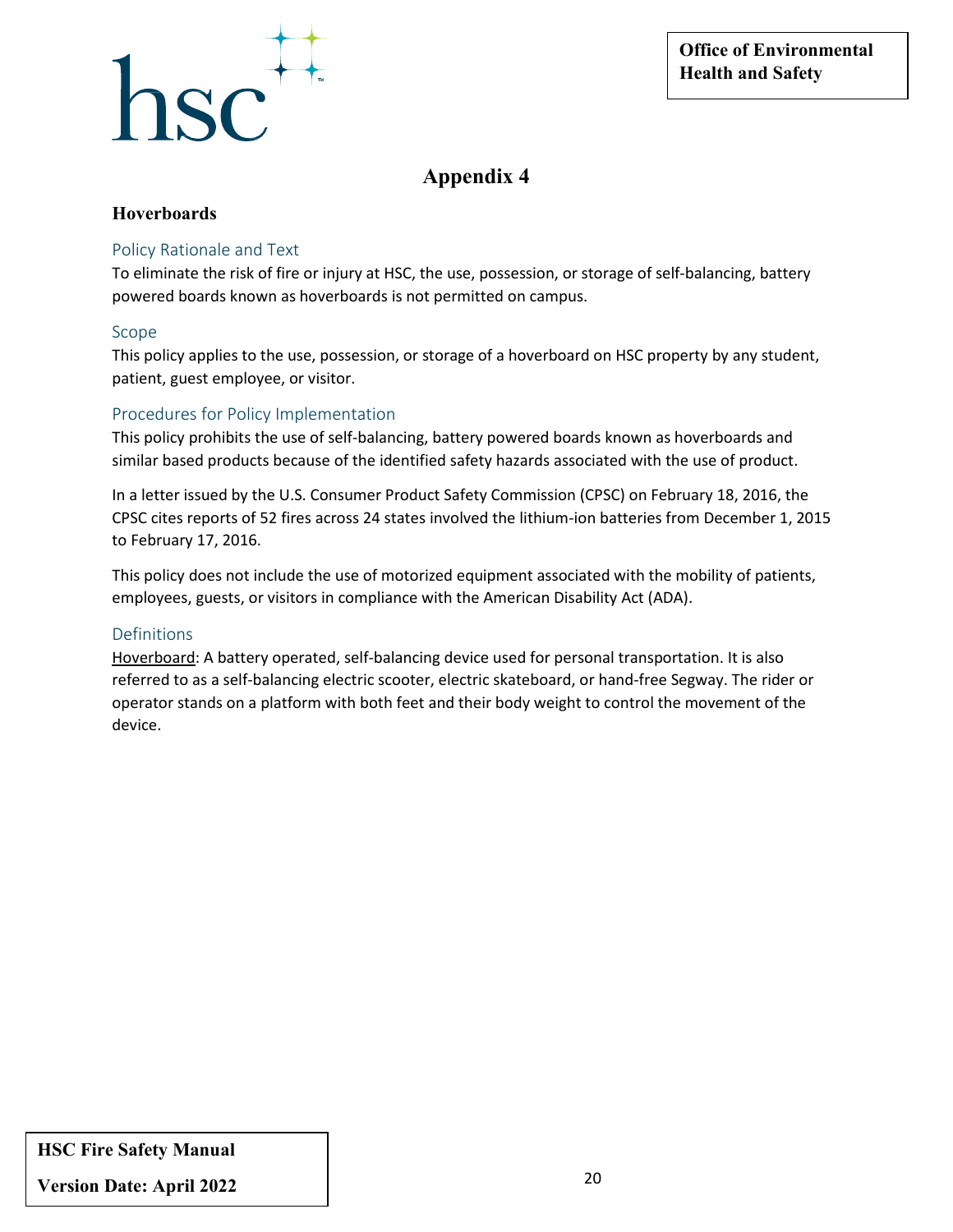# ${}^{\text{1SC}}$

### **Appendix 5**

#### **Evacuation Procedures for Campus Buildings**

This policy shall apply to all buildings on campus. It is the responsibility of all employees to understand the evacuation procedures for their specific work area.

#### Fire Alarm Activation Procedure

In the event of a fire alarm activation within the building, employees and patients in these buildings shall take the necessary steps to evacuate from the building. Staff and patients evacuating shall move to the closest stairway and exit the building. Once outside the building, staff shall report to their predetermined meeting areas with their manager and await additional instructions.

In the event that there is smoke or fire on the floor, employees, patients and visitors shall evacuate the building utilizing the stairwells and assemble at your department's pre-designated assembly point.

#### Mobility Impaired Persons

Occupants with mobility impairments shall be directed to the hallway immediately outside of the closest evacuation stairwell\*. A designated staff member with a method of communication shall be assigned to remain with those individuals. A second designated staff member shall descend the stairway and meet up with the responding agency in charge (police, or fire department) and report the number of occupants remaining in the building and their location. Occupants waiting in the hallway shall remain in place unless told to egress the building. In the event that there is smoke or fire in the hallway, the building occupants shall relocate from the hallway to the stairwell and close the door.

Staff members designated to assist in the evacuation shall be pre-determined by the department director/ manager in the department evacuation plan. These individuals shall receive additional training by their manager(s) so that they fully understand their assigned duties.

#### "All Clear" Notification

The "All Clear" notification will be provided by EHS, the HSC Police Officers, and Public Safety Officers (PSO) providing site security to all persons who have evacuated the building. Emergency responders will make an announcement utilizing the public address system. Once the "All Clear" notification has been provided, the building can resume normal operations.

#### Severe Weather or Power Outage

In the event of severe weather or a power outage, employees, and visitors shall move to an area directly outside of the closest exit stairway and await further instructions from first responders. Additional instructions will be provided via the fire alarm panel public address system or in person from a first responder.

Advanced warning of severe weather will be provided to the best extent possible. Employees should remain attentive to emails, or phone calls via the campus emergency notification system of updated information. It is the employee's responsibility to ensure that their up-to-date contact information is in the HSC Employee Portal.

**HSC Fire Safety Manual**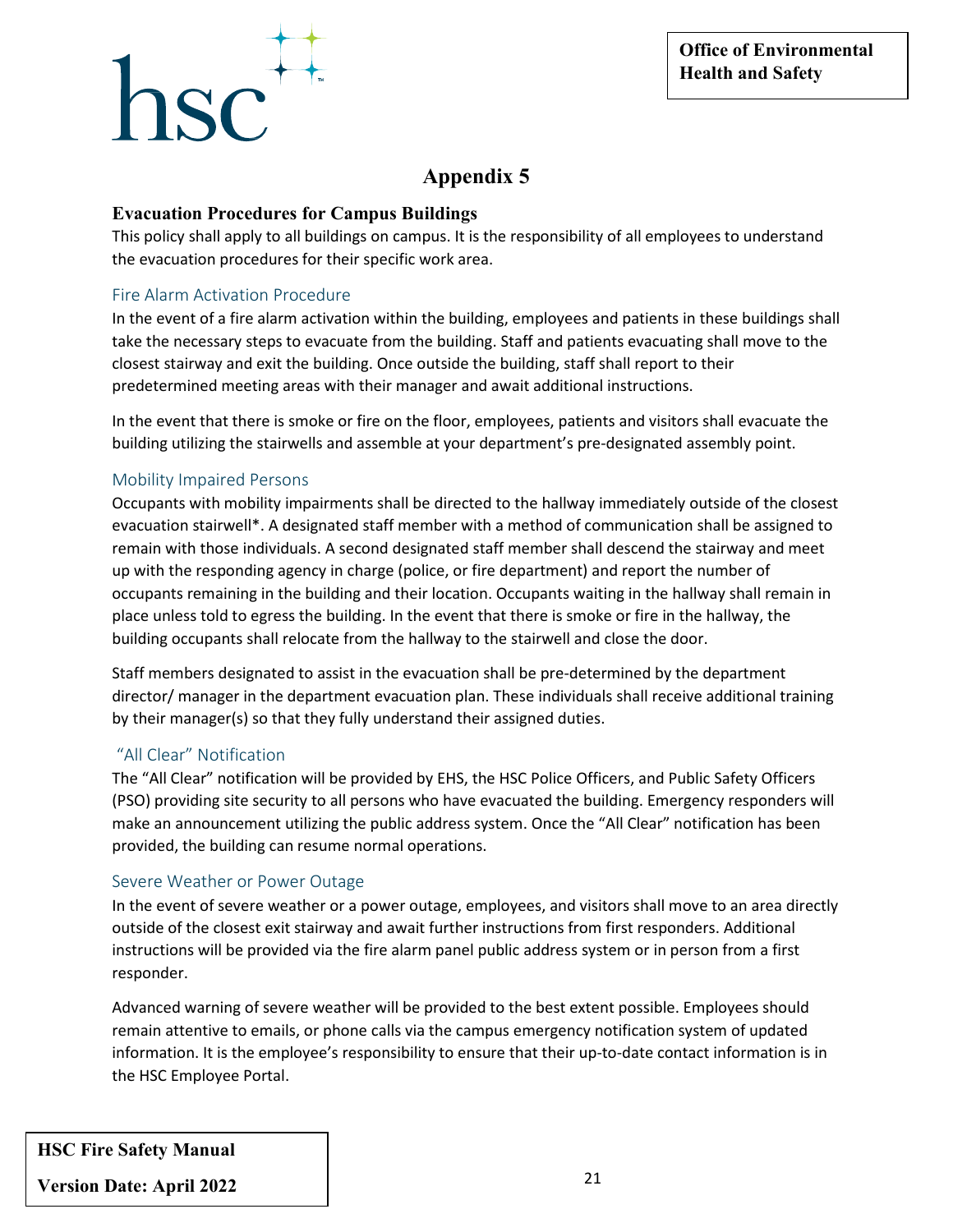### ${}^{\prime}$

#### Department Evacuation Plans and Training

Each department shall develop their own internal evacuation plan for their personal, visitors, and patients. The HSC Safety website can be utilized as a resource in the development of the plan. Initial training and continuing education on the department evacuation policy shall be provided by department management. It is recommended that the evacuation is exercised semiannually and as part of new employee orientation.

#### Fire Drills

Fire drills shall be conducted in accordance with the fire code, or as required by EHS. The drills are designed to simulate a true event and all personnel shall participate. Any problems discovered should be brought to the department manager for review and discussion.

#### Roles of Internal Agencies

#### Environmental Health and Safety (EHS)

Investigate and mitigate the incident as necessary. Act as the liaison with Fort Worth Fire Department or outside health and safety regulatory agencies.

#### HSC Police (PD)

Investigate and provide site security. Act as the liaison with outside local and federal law enforcement agencies.

#### Facilities Management

Assess and manage critical building systems

#### Roles of External Agencies

The Fort Worth Fire and Rescue Department shall be responsible for fire suppression, search and rescue.

\*Note: The stair towers are fire protected enclosures which are considered safe areas in the event of a fire. In the event that the floor becomes untenable, staff and patients can be moved into the stairway where they will be safe until assisted by the fire department.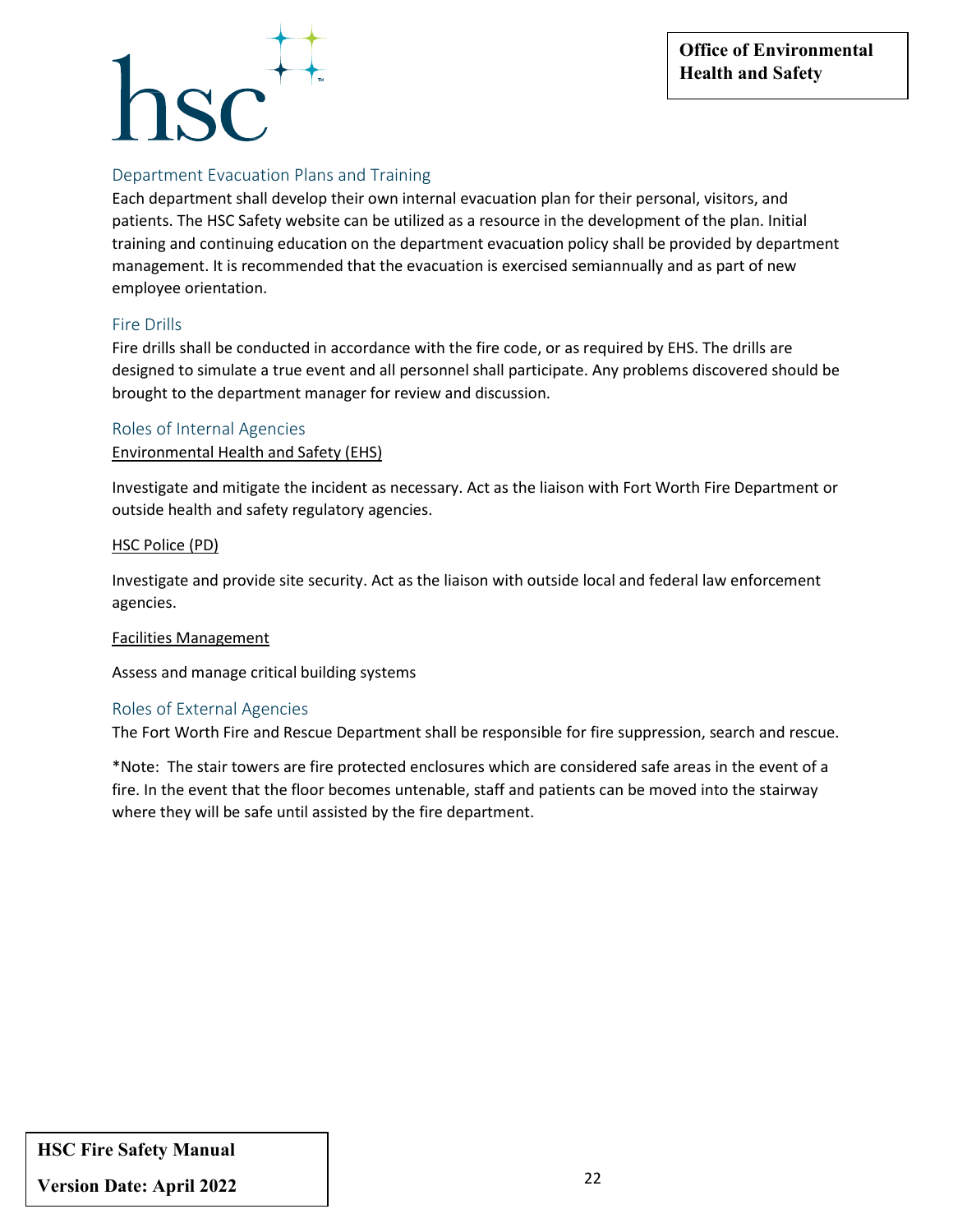## $\text{c}^{\text{H}}$

#### **Appendix 6**

#### **Evacuation Procedures for Off-Campus Buildings**

This policy shall apply to Off-Campus Buildings. It is the responsibility of all employees to understand the evacuation procedures for their specific work area.

#### Response to Fire Alarms in the Building

In the event of a fire alarm activation within the building, employees and patients in these buildings shall take the necessary steps to evacuate from the building. Staff and patients evacuating shall move to the closest stairway and exit the building. Once outside the building, staff shall report to their predetermined meeting areas with their manager and await additional instructions.

#### Mobility Impaired Persons

Occupants with mobility impairments shall be directed to the hallway immediately outside of the closest evacuation stairwell\*. A designated staff member with a method of communication shall be assigned to remain with those individuals. A second designated staff member shall descend the stairway and meet up with the responding agency in charge (police, or fire department) and report the number of occupants remaining in the building and their location. Occupants waiting in the hallway shall remain in place unless told to egress the building. In the event that there is smoke or fire in the hallway, the building occupants shall relocate from the hallway to the stairwell and close the door.

Staff members designated to assist in the evacuation shall be pre-determined by the department director/ manager in the department evacuation plan. These individuals shall receive additional training by their manager(s) so that they fully understand their assigned duties.

#### Evacuation

These buildings are not within the HSC Main Campus and so it is the responsibility of a designated clinic manager or representative to communicate with the responding fire department.

#### "All Clear" Notification

The designated responsible person will be required to communicate with the building manager and the fire department to determine when the building can be reoccupied.

#### Severe Weather or Power Outage

In the event of severe weather or a power outage, employees, and visitors shall move to an area directly outside of the closest exit stairway and await further instructions from first responders. Advanced warning of severe weather will be provided to the best extent possible. Employees should remain attentive to emails, or phone calls via the campus emergency notification system of updated information. It is the employee's responsibility to ensure that their up-to-date contact information is in the HSC Employee Portal.

#### Accountability of Staff and Patients

Each department shall develop a method of accountability with their employees, visitors, and students in the event of a building evacuation. This method must be used to effectively communicate to emergency responders if necessary.

**HSC Fire Safety Manual**